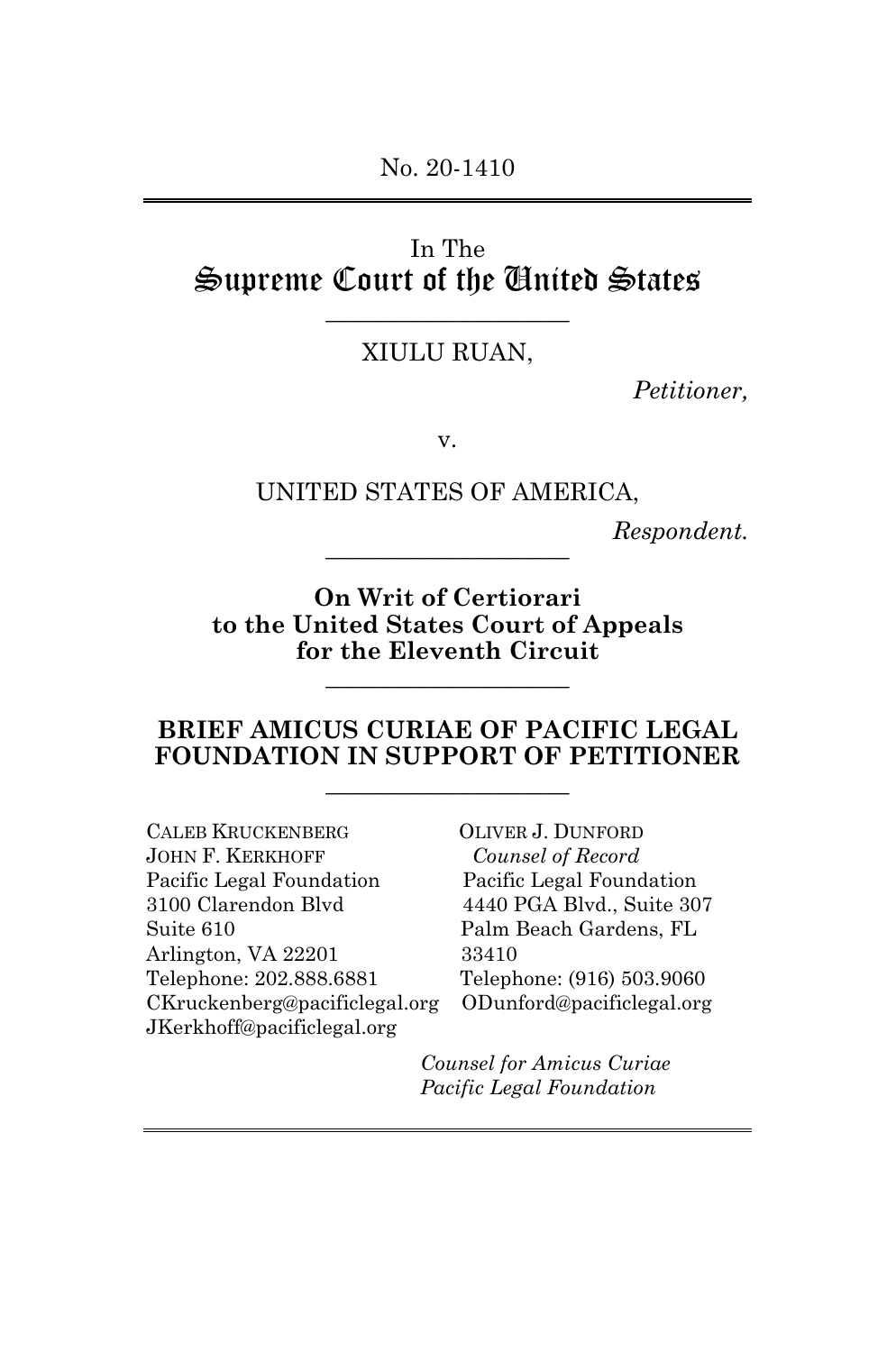## **Table of Contents**

|    | <b>IDENTITY AND INTEREST OF AMICUS</b>                                                                                                                               |
|----|----------------------------------------------------------------------------------------------------------------------------------------------------------------------|
|    | INTRODUCTION AND SUMMARY OF                                                                                                                                          |
|    |                                                                                                                                                                      |
| L. | CONGRESS PROHIBITED PRESCRIBING A<br>CONTROLLED SUBSTANCE ONLY WHEN<br>DONE WITH KNOWLEDGE THAT THE<br>PRESCRIPTION WAS ISSUED OUTSIDE<br>THE COURSE OF PROFESSIONAL |
|    |                                                                                                                                                                      |
|    | II. ALLOWING CONVICTIONS FOR MERE<br>DEPARTURES FROM PROFESSIONAL<br>PRACTICE, REGARDLESS OF A<br>PHYSICIAN'S INTENT, WOULD<br>JEOPARDIZE CONSTITUTIONAL             |
|    | A. The Statute Requires Knowledge of                                                                                                                                 |
|    | B. Only Congress May Create a New Criminal<br>Offense; Allowing DEA To Do So Violates                                                                                |
|    | C. Due Process Forbids Criminalizing Good<br>Faith Efforts To Comply With the CSA 13                                                                                 |
|    | D. The Rule of Lenity Was Designed To<br>Prevent These Constitutional Problems 16                                                                                    |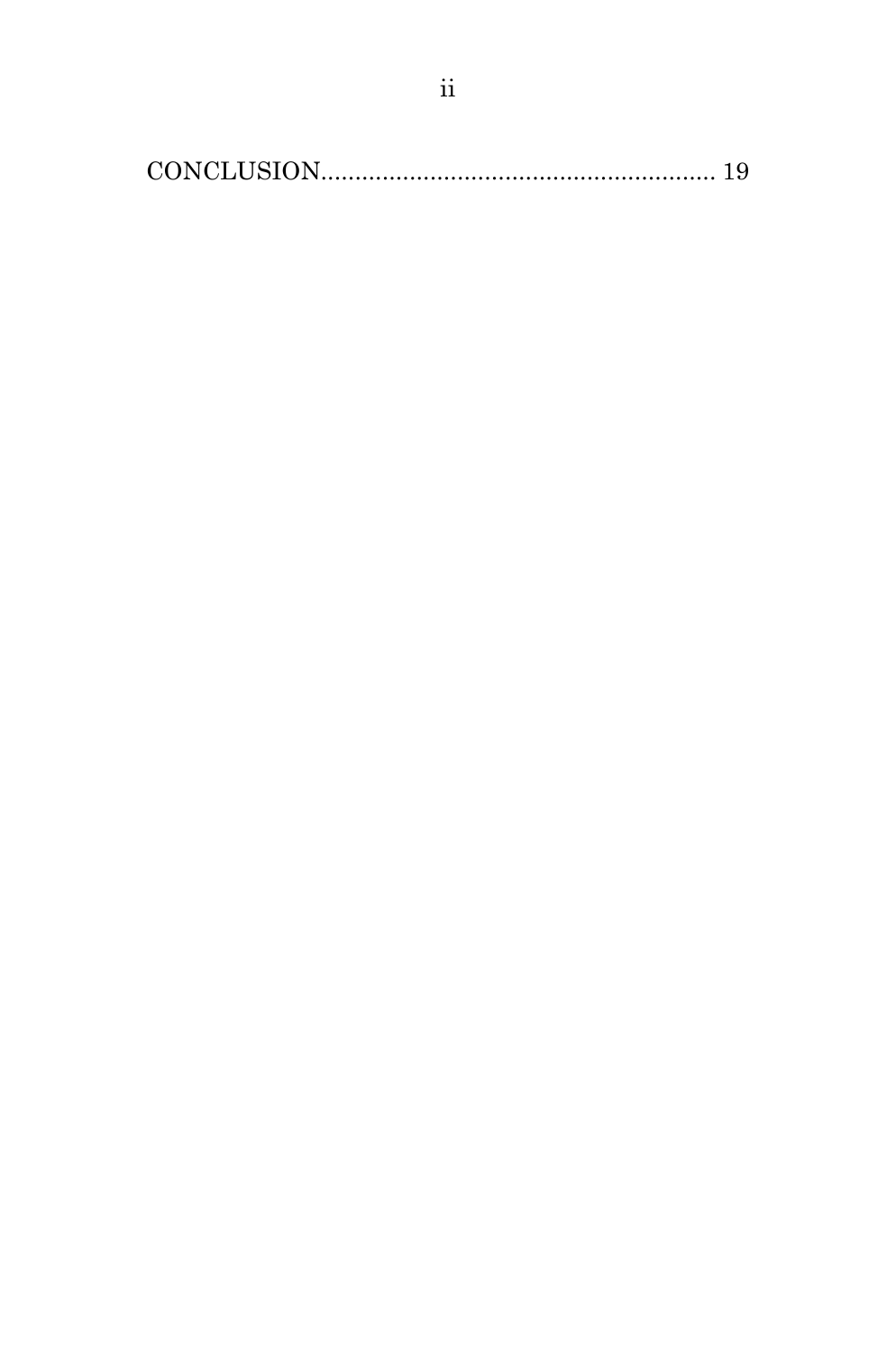# **Table of Authorities**

## **Cases**

| A.L.A. Schecter Poultry Corp. v. United<br>States,                                |
|-----------------------------------------------------------------------------------|
| Abramski v. United States,                                                        |
| Bowen v. Georgetown Univ. Hosp.,                                                  |
| Chevron, U.S.A., Inc. v. Nat. Res. Def.<br>Council, Inc.,                         |
| Edward J. DeBartolo Corp. v. Fla. Gulf<br>Coast Bldg. & Constr. Trades Council,   |
| Elonis v. United States,                                                          |
| Guedes v. Bureau of Alcohol, Tobacco,<br>Firearms & Explosives,                   |
| Gundy v. United States,<br>$\_$ U.S. $\_$ , 139 S. Ct. 2116 (2019)  9, 10, 12, 13 |
| Lambert v. People of the State of California,                                     |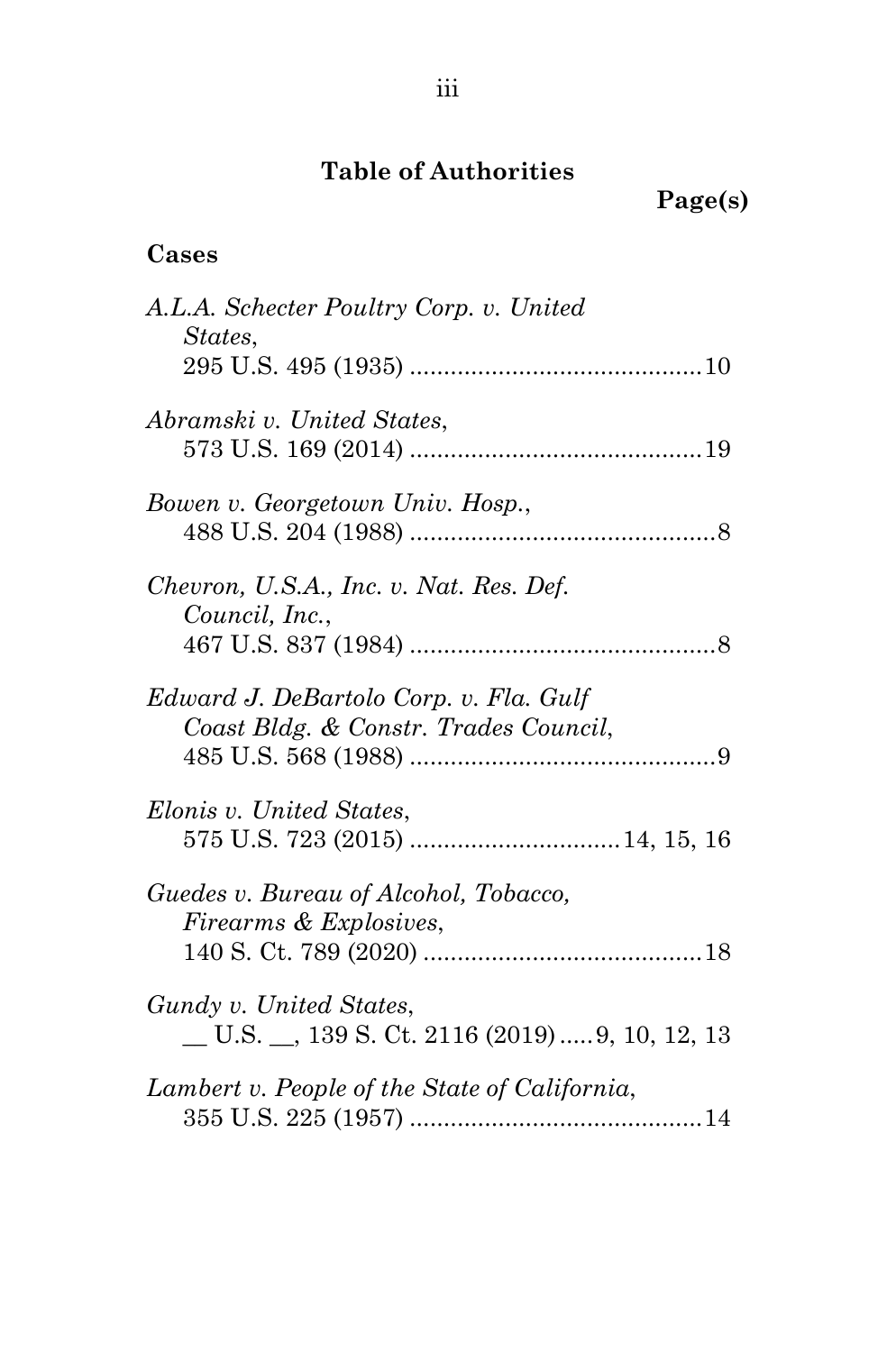| Liparota v. United States,                                                         |
|------------------------------------------------------------------------------------|
| Lucia v. SEC,                                                                      |
| McBoyle v. United States,                                                          |
| Mistretta v. United States,                                                        |
| Morissette v. United States,                                                       |
| Panama Refining Co. v. Ryan,                                                       |
| Paul v. United States,                                                             |
| People ex rel. Price v. Sheffield Farms-<br>Slawson-Decker Co., 225 N.Y. 25, 32-33 |
| Rapanos v. United States,                                                          |
| Sackett v. EPA,                                                                    |
| Touby v. United States,                                                            |
| U.S. Army Corps of Eng'rs v. Hawkes Co.,<br>Inc.,                                  |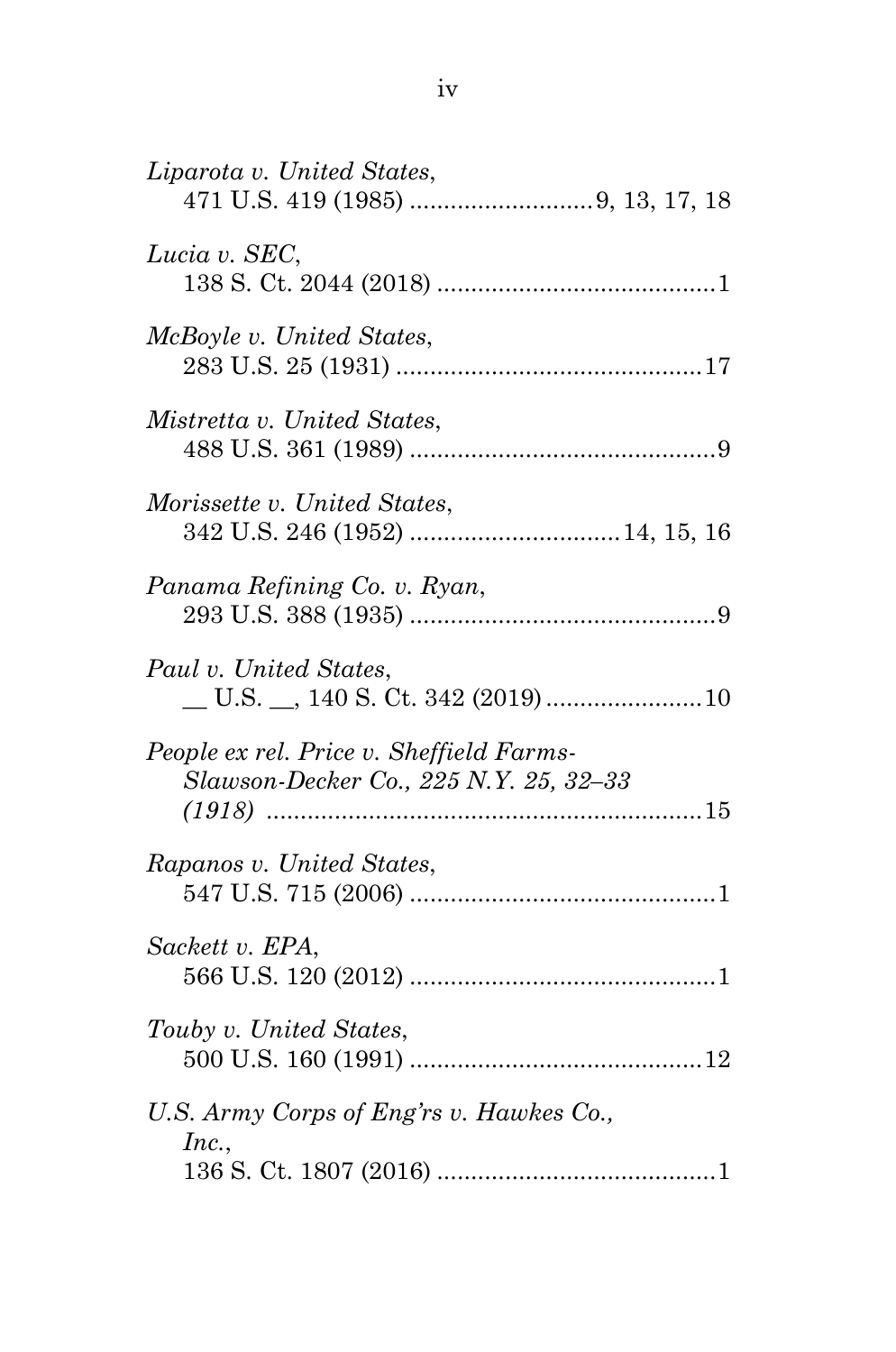| United States v. Apel,                                        |  |
|---------------------------------------------------------------|--|
| United States v. Bass,                                        |  |
| United States v. Eaton,                                       |  |
| United States v. Guerrero,                                    |  |
| United States v. Hurwitz,                                     |  |
| United States v. Joseph,                                      |  |
| United States v. Moore,                                       |  |
| United States v. Nasir,<br>17 F.4th 459 (3d Cir. 2021) 17, 18 |  |
| United States v. Phifer,<br>909 F.3d 372 (11th Cir. 2018)  18 |  |
| United States v. Santos,                                      |  |
| United States v. U.S. Gypsum Co.,                             |  |
| United States v. Wiltberger,                                  |  |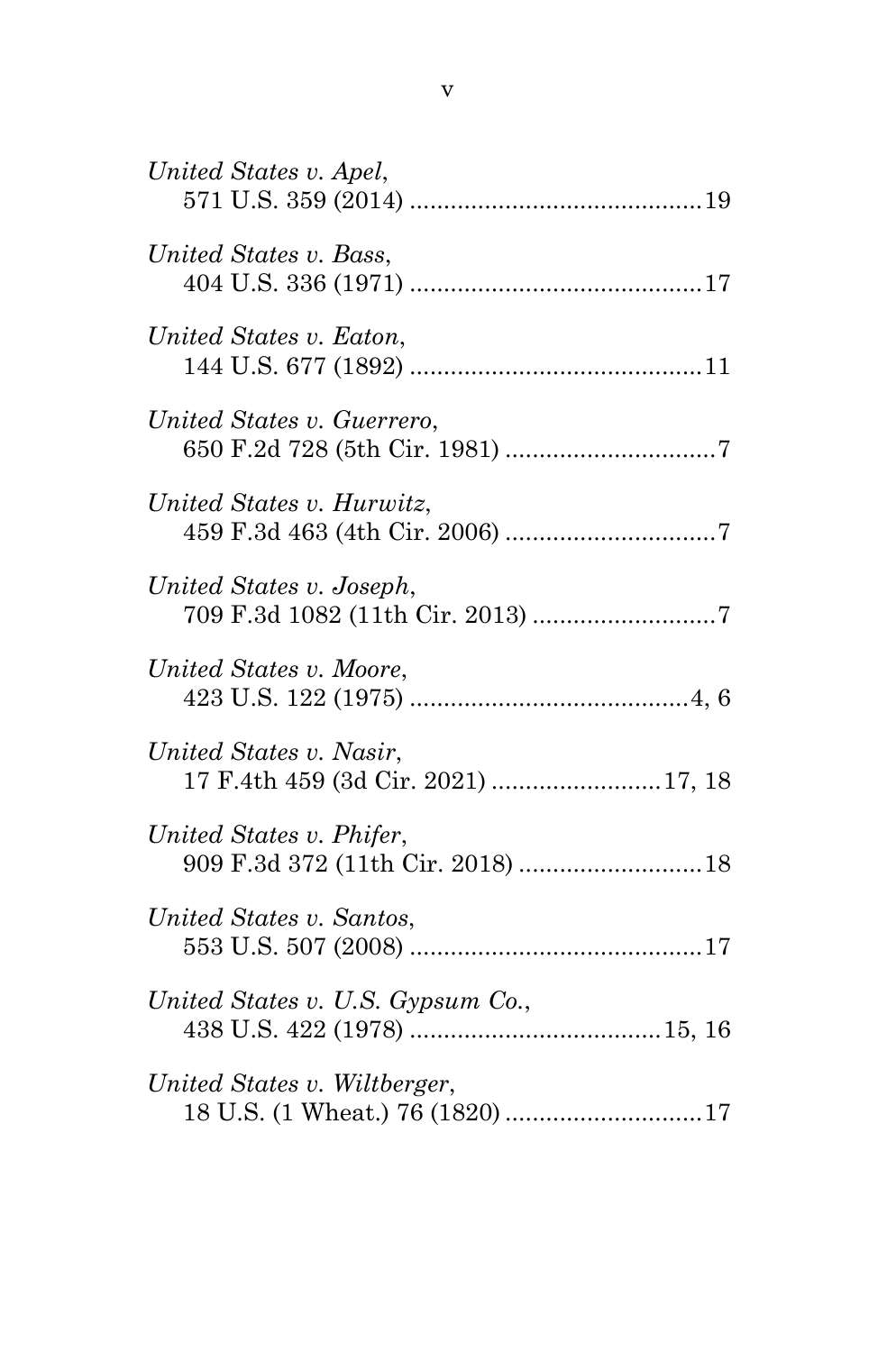| Wayman v. Southard, |  |
|---------------------|--|
| <b>Statutes</b>     |  |
|                     |  |
|                     |  |
|                     |  |
|                     |  |
|                     |  |
|                     |  |
| Regulations         |  |
|                     |  |
|                     |  |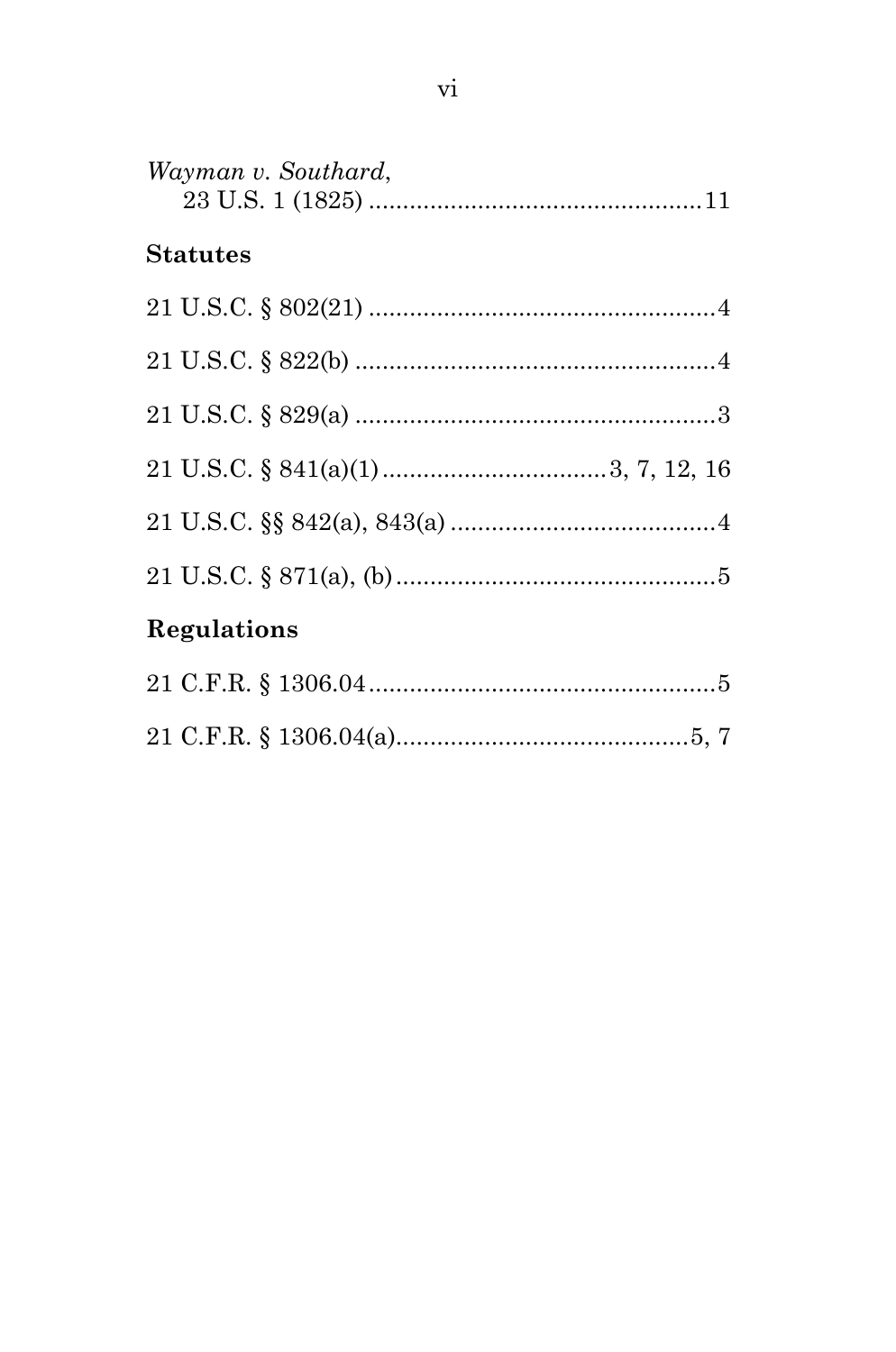#### **IDENTITY AND INTEREST OF AMICUS CURIAE[1](#page-7-4)**

Founded in 1973, Pacific Legal Foundation is a nonprofit, tax-exempt, California corporation established for the purpose of litigating matters affecting the public interest. PLF provides a voice in the courts for Americans who believe in limited constitutional government, private property rights, and individual freedom.

<span id="page-7-3"></span>PLF is the most experienced public-interest legal organization defending the constitutional principle of separation of powers in the arena of administrative law. PLF's attorneys have participated as lead counsel in several cases involving the role of the Judicial Branch as an independent check on the Executive and Legislative branches under the Constitution's Separation of Powers. *See U.S. Army Corps of Eng'rs v. Hawkes Co., Inc.*, 136 S. Ct. 1807 (2016) (judicial review of agency interpretation of Clean Water Act); *Sackett v. EPA*, 566 U.S. 120 (2012) (same); *Rapanos v. United States*, 547 U.S. 715 (2006) (agency regulations defining "waters of the United States"). It also regularly participates in this Court as amici. *See, e.g*., *Lucia v. SEC*, 138 S. Ct. 2044 (2018)

<span id="page-7-4"></span><span id="page-7-2"></span><span id="page-7-1"></span><span id="page-7-0"></span><sup>&</sup>lt;sup>1</sup> After timely notice was given, counsel for all parties have consented to the filing of this brief. Pursuant to Rule 37.6, Amicus Curiae affirms that no counsel for any party authored this brief in whole or in part, and no counsel or party made a monetary contribution intended to fund the preparation or submission of this brief. No person other than Amicus Curiae, its members, or its counsel made a monetary contribution to its preparation or submission.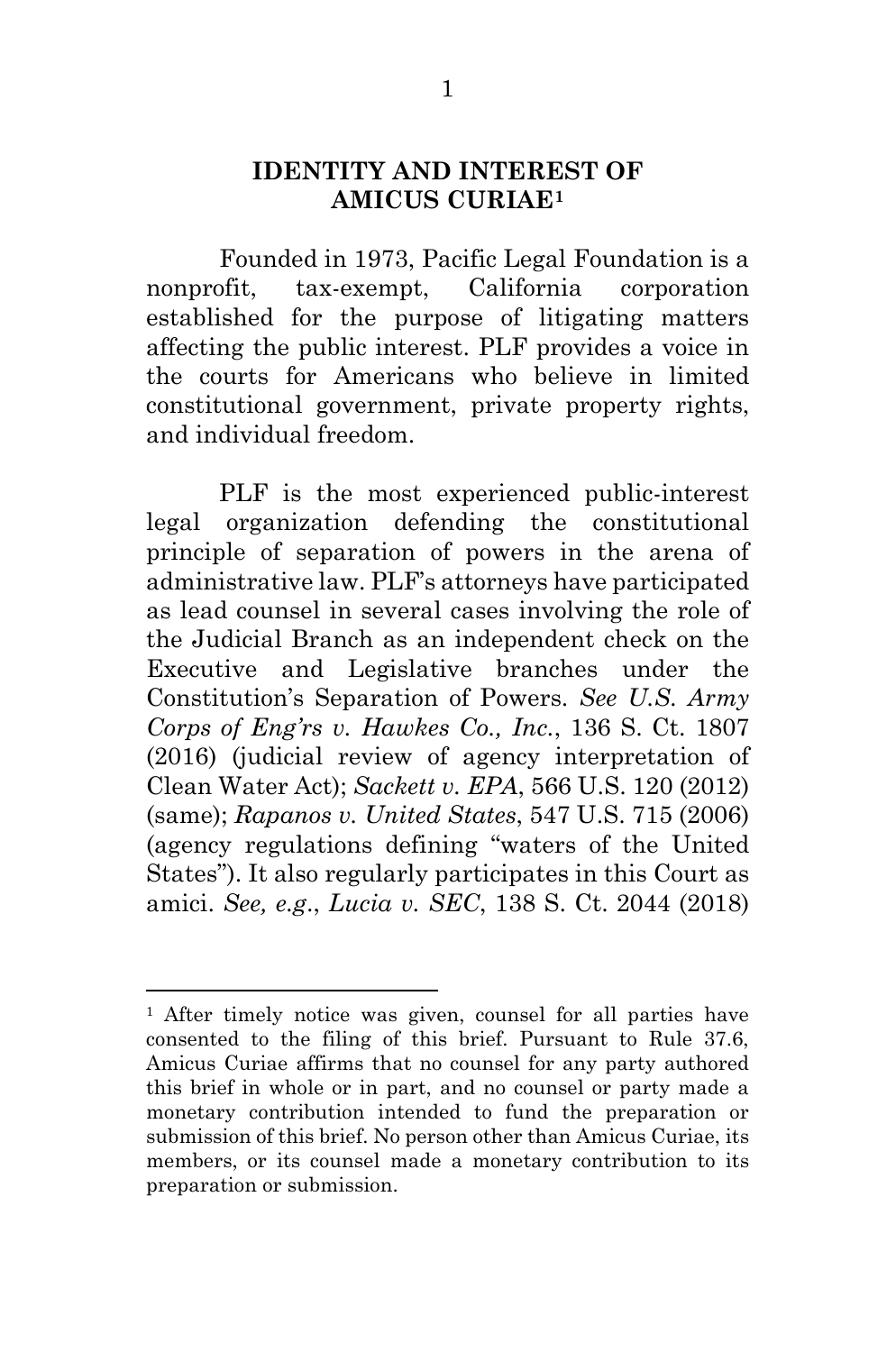(SEC administrative-law judge is "officer of the United States" under the Appointments Clause).

This case addresses the role that an administrative agency has in creating a federal criminal offense. The decision under review allowed a prosecutorial agency to define a criminal offense, and even create criminal liability without an element of the defendant's knowledge of wrongdoing. PLF, therefore, writes separately to explain how the result below threatens the separation of powers and defies core precepts of due process.

#### **INTRODUCTION AND SUMMARY OF ARGUMENT**

Dr. Xiulu Ruan was convicted of overprescribing controlled substances outside the usual course of medical practice and was sentenced to more than 20 years in federal prison. But as the lower court held, to obtain this extraordinary prison sentence, the government never had to prove that Dr. Ruan was aware that he failed to live up to the prevailing standard of care.

That analysis botches the statutory text (as Dr. Ruan argues). But it also threatens important constitutional norms. The question dividing the courts of appeal centers not on statutory text, but on a regulation issued by the Drug Enforcement Agency, an arm of the same Department of Justice prosecuting Dr. Ruan. Through that regulation, DEA created criminal liability where there was none before, by eliminating any requirement that a physician be aware that his conduct departs from professional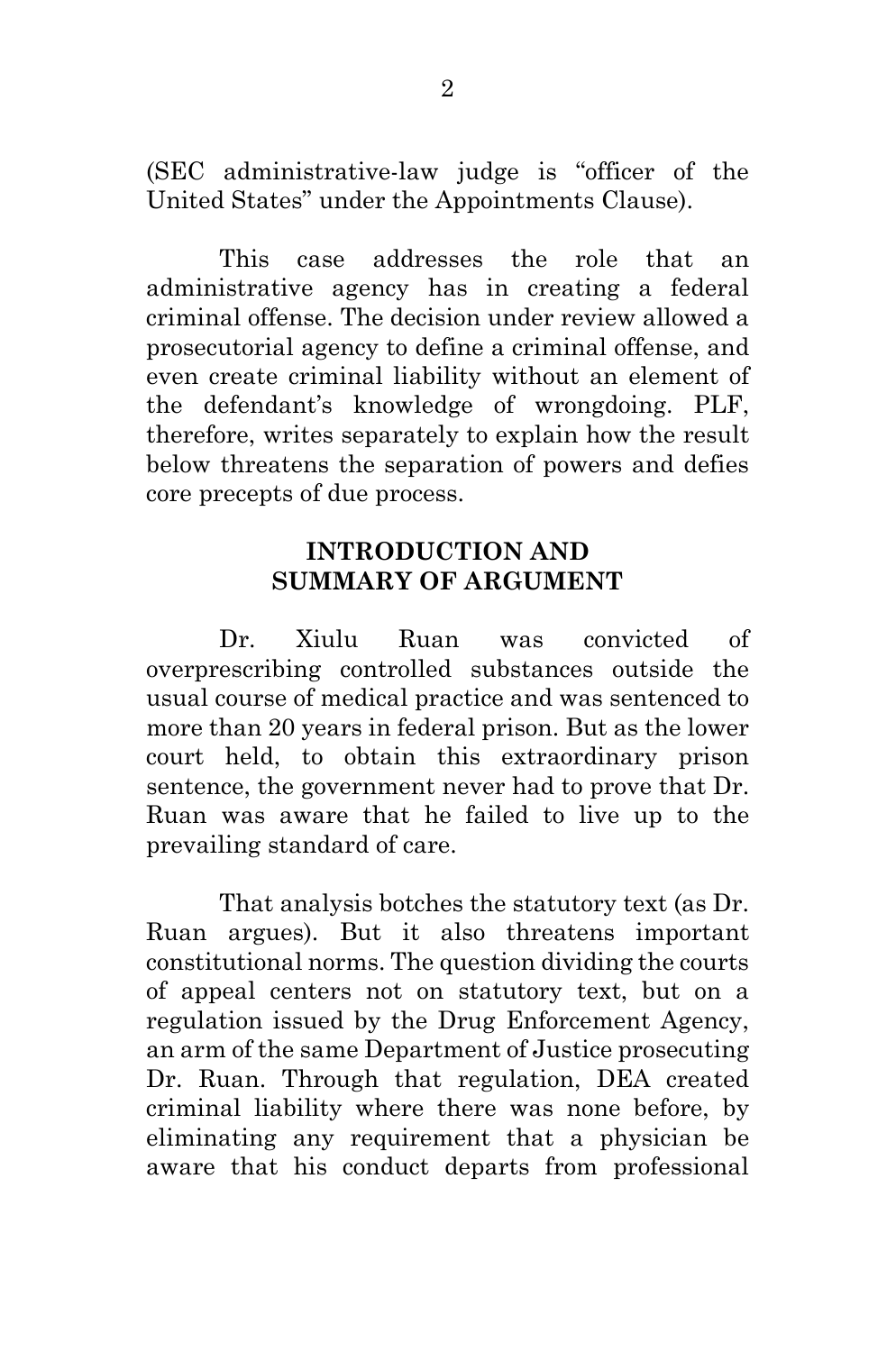practice. Congress cannot (and did not) delegate such lawmaking authority to an agency, and, even if it could, due process requires more notice to a criminal defendant before he can be imprisoned for decades. That constitutional requirement means that statutory text permits only one outcome—reading the statute to prohibit only *knowing* departures from acceptable standards of practice. A DEA regulation cannot supplant statutory text and due process.

#### <span id="page-9-0"></span>**ARGUMENT**

## **I. CONGRESS PROHIBITED PRESCRIBING A CONTROLLED SUBSTANCE ONLY WHEN DONE WITH KNOWLEDGE THAT THE PRESCRIPTION WAS ISSUED OUTSIDE THE COURSE OF PROFESSIONAL PRACTICE**

<span id="page-9-1"></span>The Controlled Substances Act makes it unlawful "except as authorized" by the DEA, to "knowingly or intentionally" "distribute, or dispense" "a controlled substance." 21 U.S.C. § 841(a)(1). To ensure that this prohibition encompassed the practice of medicine, Congress also provided that "no controlled substance . . . may be dispensed without the written prescription of a practitioner." 21 U.S.C. § 829(a) (Schedule II substances). And stating the opposite, Congress said that "[p]ersons registered by the Attorney General" "to distribute, or dispense controlled substances" "are authorized" to do so, "to the extent authorized by their registration and in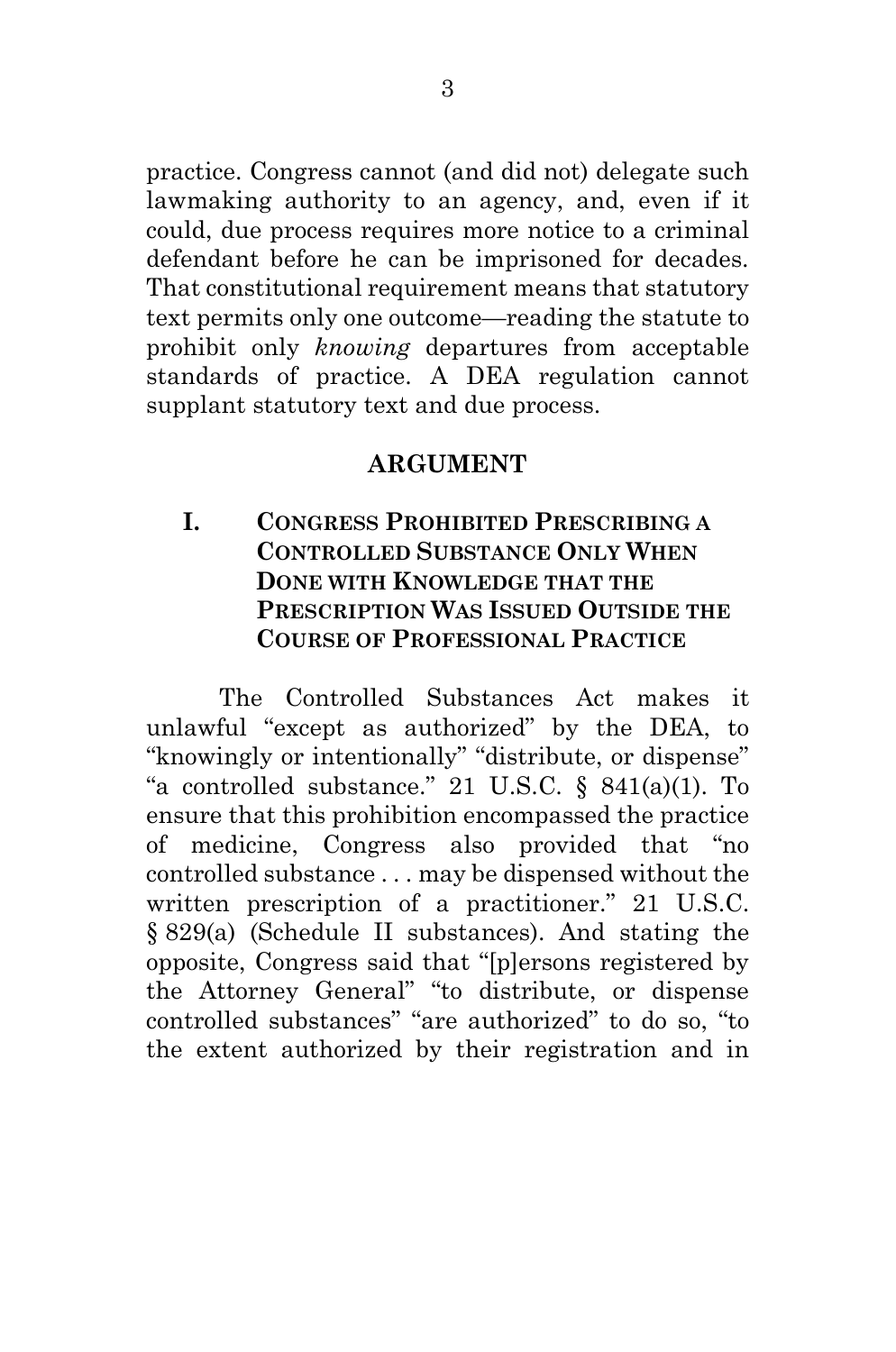<span id="page-10-2"></span>conformity with the other provisions of" the CSA. 21 U.S.C. § 822(b).[2](#page-10-4)

"Section 822(b) defines the scope of authorization under the Act in circular terms" though. *Moore*, 423 U.S. at 140. But, according to this Court, "the scheme of the statute, viewed against the background of the legislative history, reveals an intent to limit a registered physician's dispensing authority to the course of his 'professional practice." *Id.* Congress defined the term "practitioner," who is forbidden to dispense controlled substances without a prescription under Section 829, to mean "a physician … permitted, by the United States or the jurisdiction in which he practices or does research, to distribute, dispense, conduct research with respect to, administer, or use in teaching or chemical analysis, a controlled substance *in the course of professional practice or research*." 21 U.S.C. § 802(21) (emphasis added).

<span id="page-10-1"></span>Congress stopped there, however, and left it up to the DEA to figure out exactly when, and how, medical practitioners could dispense controlled substances "in the course of professional practice." Congress provided simply that the "Attorney General may promulgate and enforce any rules, regulations,

<span id="page-10-4"></span><span id="page-10-3"></span><span id="page-10-0"></span><sup>2</sup> Congress also criminalized distribution or dispensing of controlled substances by a "registrant" when "not authorized by his registration" or without an appropriate order form. *See* 21 U.S.C. §§ 842(a), 843(a). These offenses came with lesser penalties than Section 841, and this Court has held that they do not displace liability under Section 841 for physicians who dispense controlled substances. *United States v. Moore*, 423 U.S. 122, 137 (1975).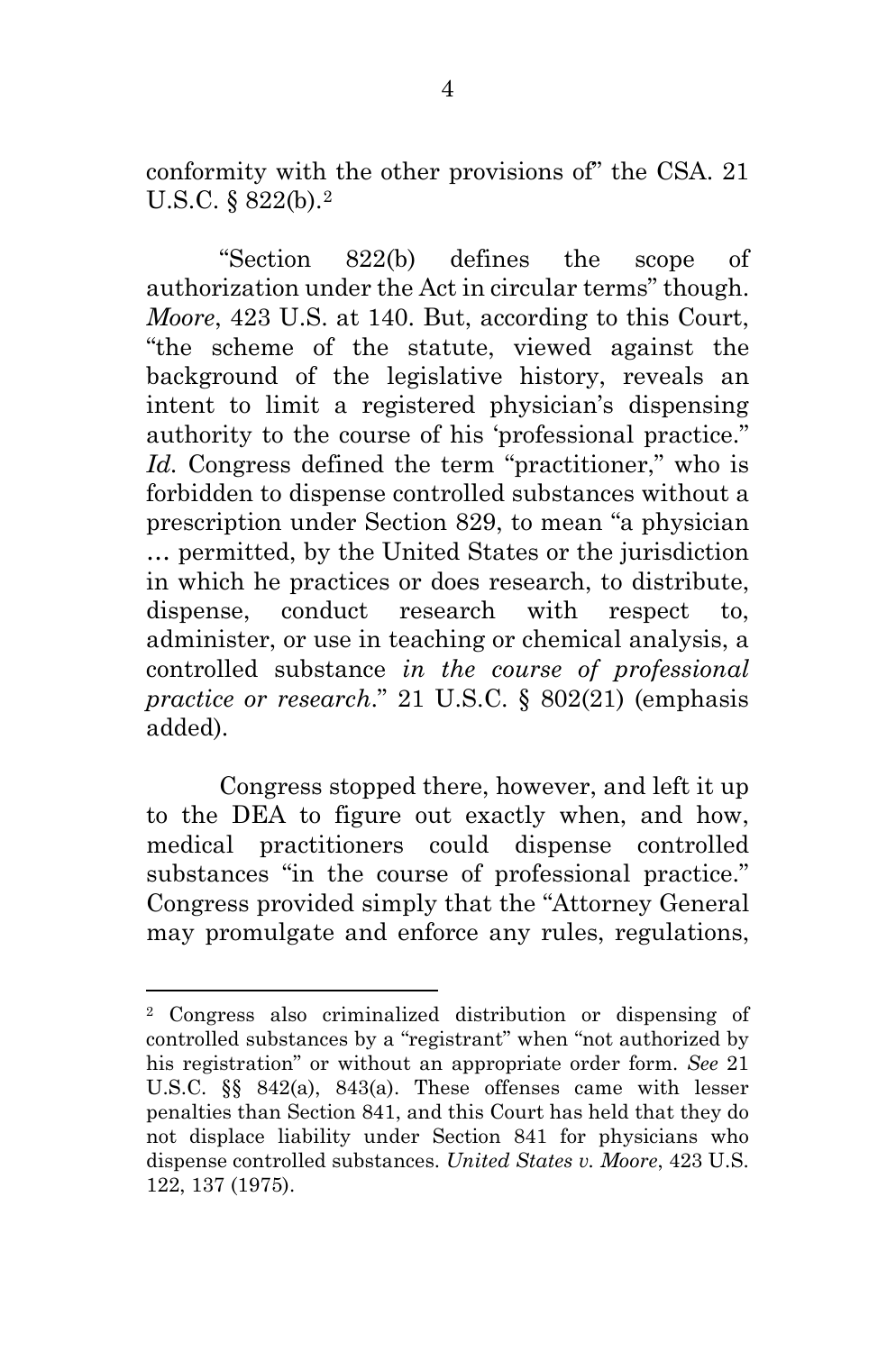and procedures which he may deem necessary and appropriate for the efficient execution of" the CSA, and the Attorney General was also authorized to "delegate any of his functions under this subchapter to any officer or employee of the Department of Justice." 21 U.S.C. § 871(a), (b).

<span id="page-11-1"></span><span id="page-11-0"></span>The DEA, acting on this delegation provision, promulgated 21 C.F.R. § 1306.04. That regulation says that either a "prescribing practitioner" or "the pharmacist who fills the prescription" "shall be subject to the penalties provided for violations of the provisions of law relating to controlled substances" when the prescription was "issued not in the usual course of professional treatment or in legitimate and authorized research" or "issued for a legitimate medical purpose." *Id.* at § 1306.04(a). The *regulation*  is silent concerning good faith, or any mens rea concerning the course of professional practice, but instead attaches liability merely for "knowingly filling" a prescription issued outside the course of professional practice. *Id.* 

<span id="page-11-2"></span>As Dr. Ruan notes, the interpretation of that regulation started the Circuits down multiple, conflicting, and often internally inconsistent paths. PLF agrees with Dr. Ruan that the Eleventh Circuit's strict-liability approach cannot be reconciled with the regulation. Indeed, Dr. Ruan was convicted based on an instruction saying that "a medical doctor has violated section 841 when the government has proved beyond a reasonable doubt that the doctor's actions were either not for a legitimate medical purpose or were outside the usual course of professional medical practice." App. App'x at 139a. This says nothing about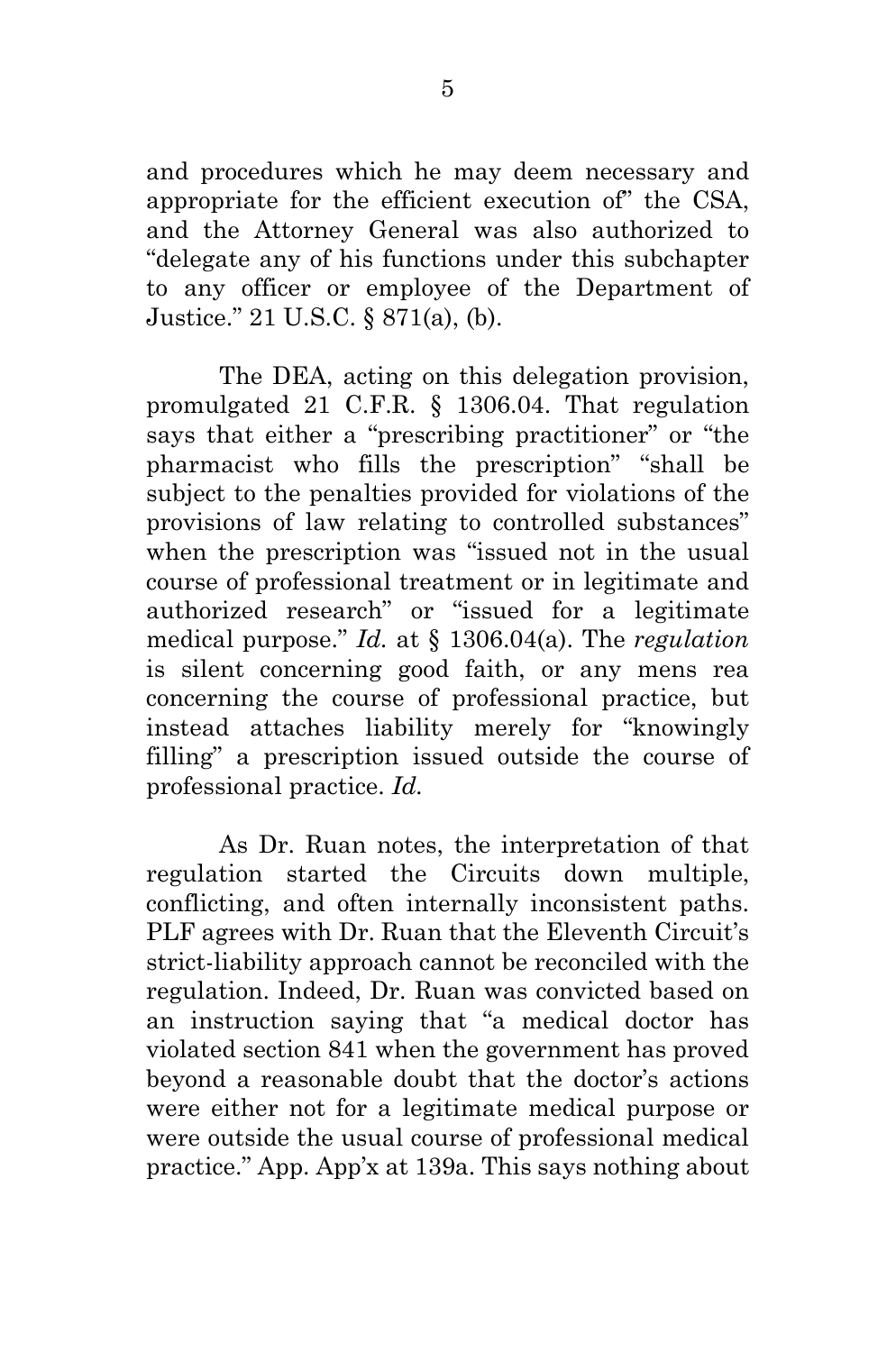the need for Dr. Ruan to *knowingly* depart from professional practice, and it did not consider Dr. Ruan's subjective good faith. *Id.* Yet this Court previously approved an instruction saying that a defendant "could not be convicted if he merely made 'an honest effort' to prescribe ... in compliance with an accepted standard of medical practice," so the Eleventh Circuit's approach was wrong. *See Moore*, 423 U.S. at 142 n.20.

## <span id="page-12-0"></span>**II. ALLOWING CONVICTIONS FOR MERE DEPARTURES FROM PROFESSIONAL PRACTICE, REGARDLESS OF A PHYSICIAN'S INTENT, WOULD JEOPARDIZE CONSTITUTIONAL PROTECTIONS**

Aside from simply misreading the statute, the Eleventh Circuit's approach raises more fundamental problems. The lower court's holding would allow DEA to define the bounds of criminal liability in *spite* of statutory limits. That holding would have DEA define a criminal offense in a vacuum, without any Congressional oversight, and without any respect for constitutional imperatives of fair notice and the separation of powers.

### **A. The Statute Requires Knowledge of Wrongdoing**

The blame for the Eleventh Circuit's error lies squarely at the feet of DEA, as its regulation purporting to define the scope of criminal liability for physicians is anything but clear. The disagreement over "good faith" actually appears to reflect a much more basic question about what role the statutory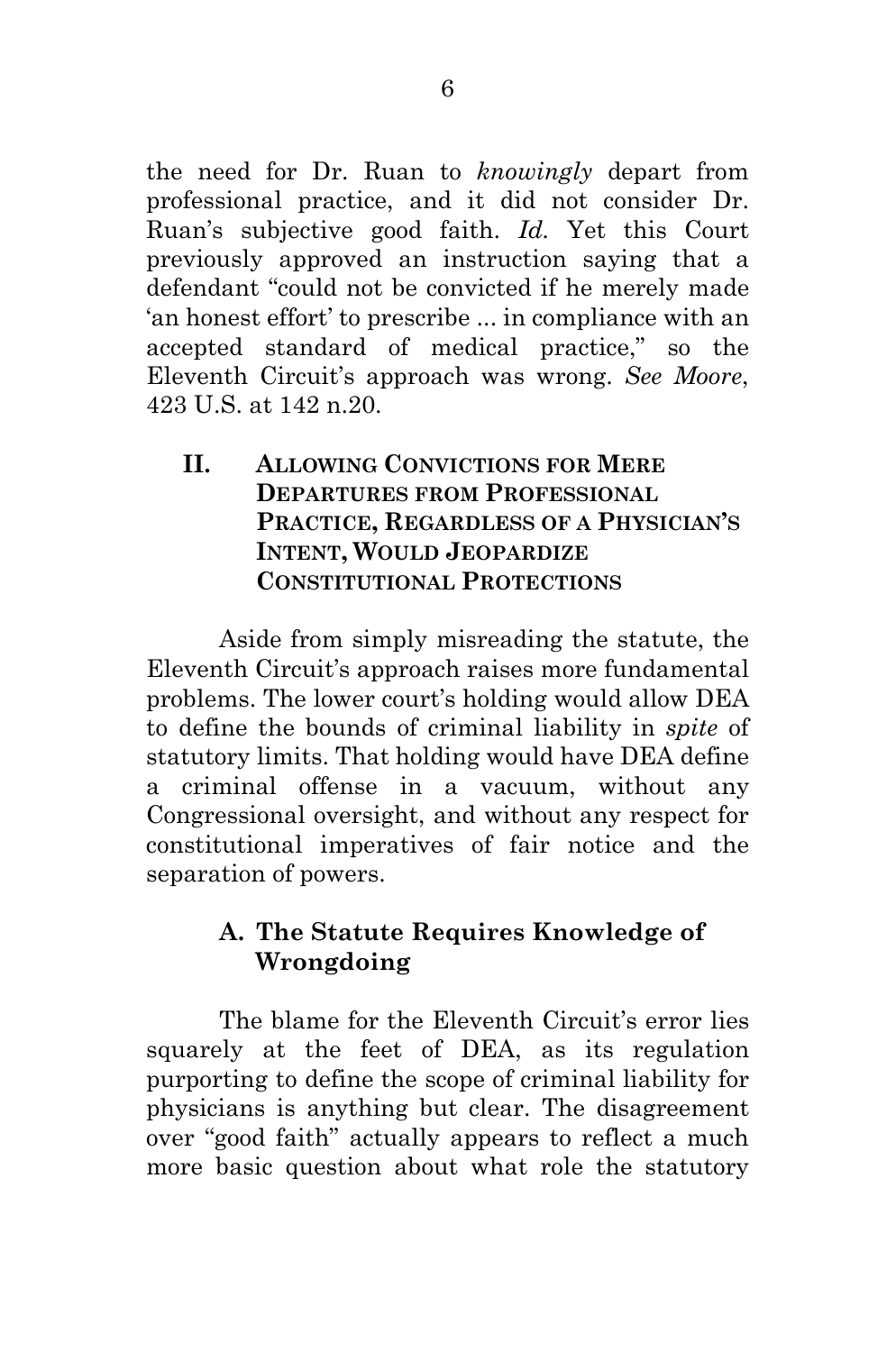<span id="page-13-3"></span>mens rea requirement serves, as well as what the agency meant when it said that liability arises for "knowingly" filling or issuing a prescription issued outside the course of professional practice. *See* 21 U.S.C. § 841(a)(1); 21 C.F.R. § 1306.04(a).

<span id="page-13-4"></span><span id="page-13-2"></span><span id="page-13-1"></span><span id="page-13-0"></span>Recall that the statute prohibits "knowing or intentional" conduct. *See* 21 U.S.C. § 841(a)(1). Several circuits, including the Eleventh, have noted that the statute and regulation, therefore, require proof that a physician *knew* the prescription was not issued in the course of professional practice. *See, e.g.*, *United States v. Joseph*, 709 F.3d 1082, 1094 (11th Cir. 2013) ("To convict a licensed physician under section  $841(a)(1)$ , it is incumbent upon the government to prove that he dispensed controlled substances for other than legitimate medical purposes in the usual course of professional practice, and that he did so knowingly and intentionally. And to convict a licensed pharmacist under section 841(a)(1), the government must prove that the pharmacist filled a prescription knowing that a physician issued the prescription without a legitimate medical purpose or outside the usual course of professional practice.") (citations omitted); *United States v. Guerrero*, 650 F.2d 728, 730 (5th Cir. 1981) ("To convict Dr. Guerrero, it was incumbent upon the government to prove that he dispensed controlled substances for other than legitimate medical purposes in the usual course of professional practice, and that he did so knowingly and intentionally."). The good-faith issue arguably diverts from this more basic knowledge requirement. *See United States v. Hurwitz*, 459 F.3d 463, 475 (4th Cir. 2006) (vacating conviction on other grounds, and not reaching question of whether good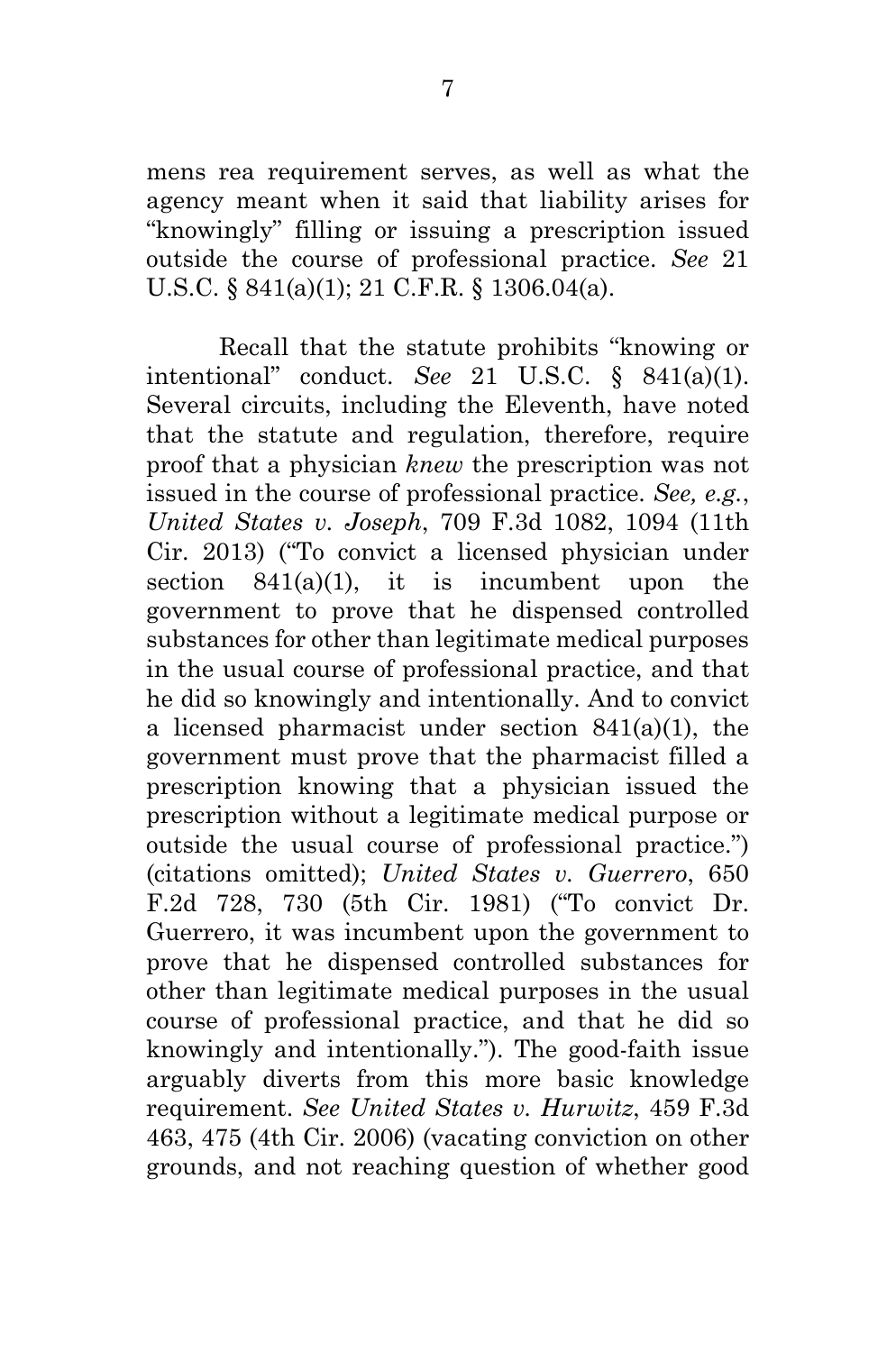faith instruction improperly "required the jury to apply the knowledge requirement only to Hurwitz's act of writing a prescription, and that the instructions therefore permitted the jury to convict even if it concluded that Hurwitz did not know that any given prescription was not for a legitimate medical purpose or was beyond the bounds of medical practice").

<span id="page-14-0"></span>The DEA cannot, via regulation, displace the statute's mens rea requirement. "It is axiomatic that an administrative agency's power to promulgate legislative regulations is limited to the authority delegated by Congress." *Bowen v. Georgetown Univ. Hosp.*, 488 U.S. 204, 208 (1988). Thus, if "Congress has directly spoken to the precise question at issue," "that is the end of the matter; for the court, as well as the agency, must give effect to the unambiguously expressed intent of Congress." *Chevron, U.S.A., Inc. v. Nat. Res. Def. Council, Inc.*, 467 U.S. 837, 842–43 (1984). And if the statute requires proof that a physician knew that he acted outside the scope of professional practice, then it also requires that he not act in good faith. After all, if a physician genuinely believed he acted in the course of professional practice, even erroneously, it's hard to see how he "knew" his conduct was unlawful.

### <span id="page-14-1"></span>**B. Only Congress May Create a New Criminal Offense; Allowing DEA To Do So Violates the Non-Delegation Doctrine**

If the statute isn't clear on this point, though, then much larger problems arise about DEA's authority. The canon of constitutional avoidance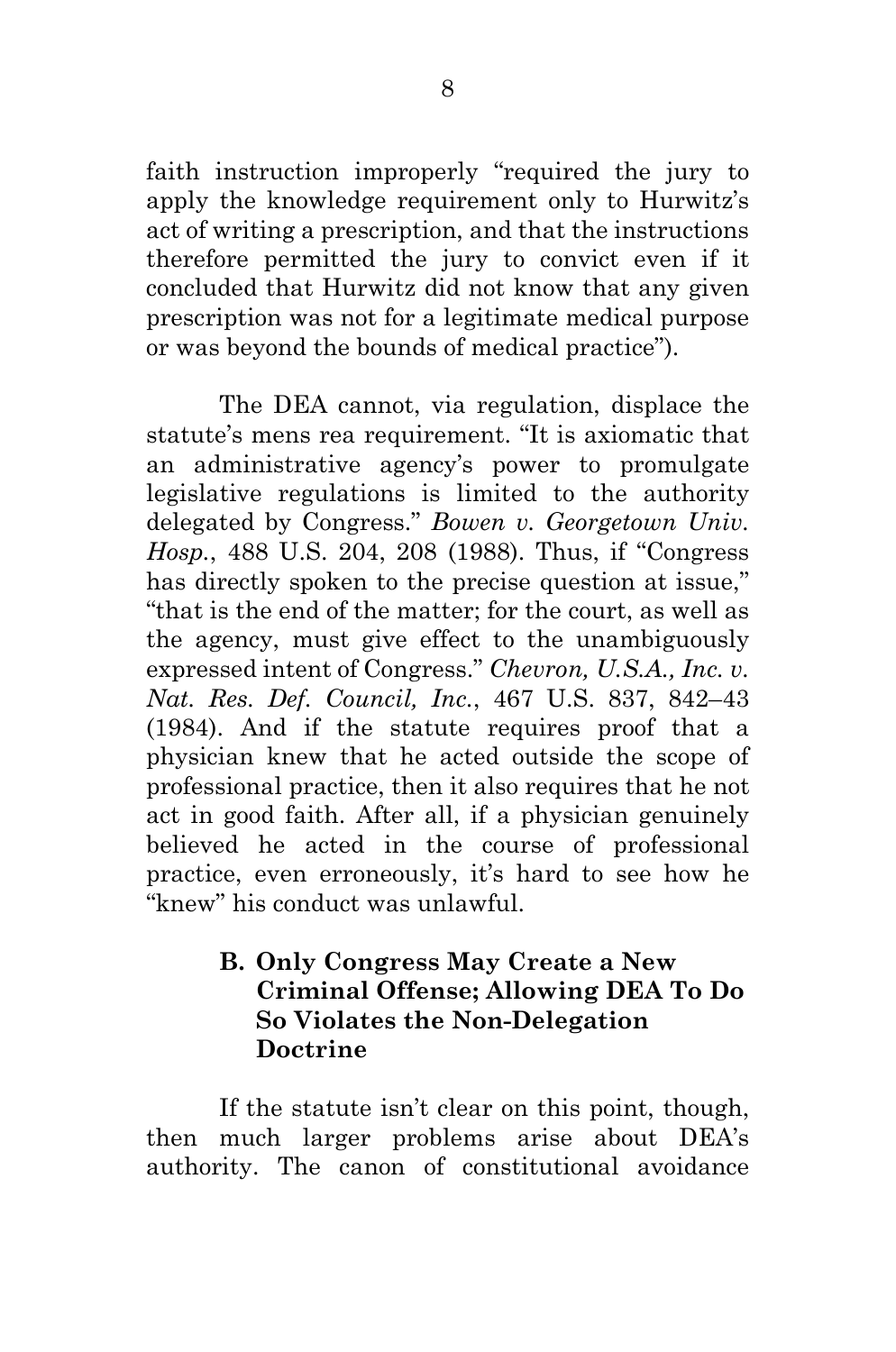<span id="page-15-0"></span>instructs that a court must "construe [a] statute to avoid [serious constitutional] problems unless such construction is plainly contrary to the intent of Congress." *Edward J. DeBartolo Corp. v. Fla. Gulf Coast Bldg. & Constr. Trades Council*, 485 U.S. 568, 575 (1988). This rule of construction prevails even concerning an ambiguous statute or regulation over which an agency ordinarily would be entitled to interpretive deference. *Id.* at 574–75.

<span id="page-15-2"></span>Article I of the Constitution provides that "[a]ll legislative Powers herein granted shall be vested in a Congress of the United States." U.S. Const. art. I, § 1. Moreover, "[t]he definition of the elements of a criminal offense is entrusted to the legislature, particularly in the case of federal crimes, which are solely creatures of statute." *Liparota v. United States*, 471 U.S. 419, 424 (1985). Agencies, therefore, may not exercise Congress's legislative power to declare "what circumstances … should be forbidden" by criminal laws. *Panama Refining Co. v. Ryan*, 293 U.S. 388, 418–19 (1935).

<span id="page-15-4"></span><span id="page-15-3"></span><span id="page-15-1"></span>It's no secret, however, that this Court has struggled with defining the limits on the legislature's delegation of its authority. Traditionally the Court has allowed agencies to exercise authority so long as Congress set out an "intelligible principle to which the person or body authorized to [exercise the authority] is directed to conform." *Mistretta v. United States*, 488 U.S. 361, 372 (1989). But that test lacks clear contours. Furthermore, five members of the Court have recently expressed interest in at least exploring a reconsideration of that standard. *See Gundy v. United States*, \_\_ U.S. \_\_, 139 S. Ct. 2116, 2131–42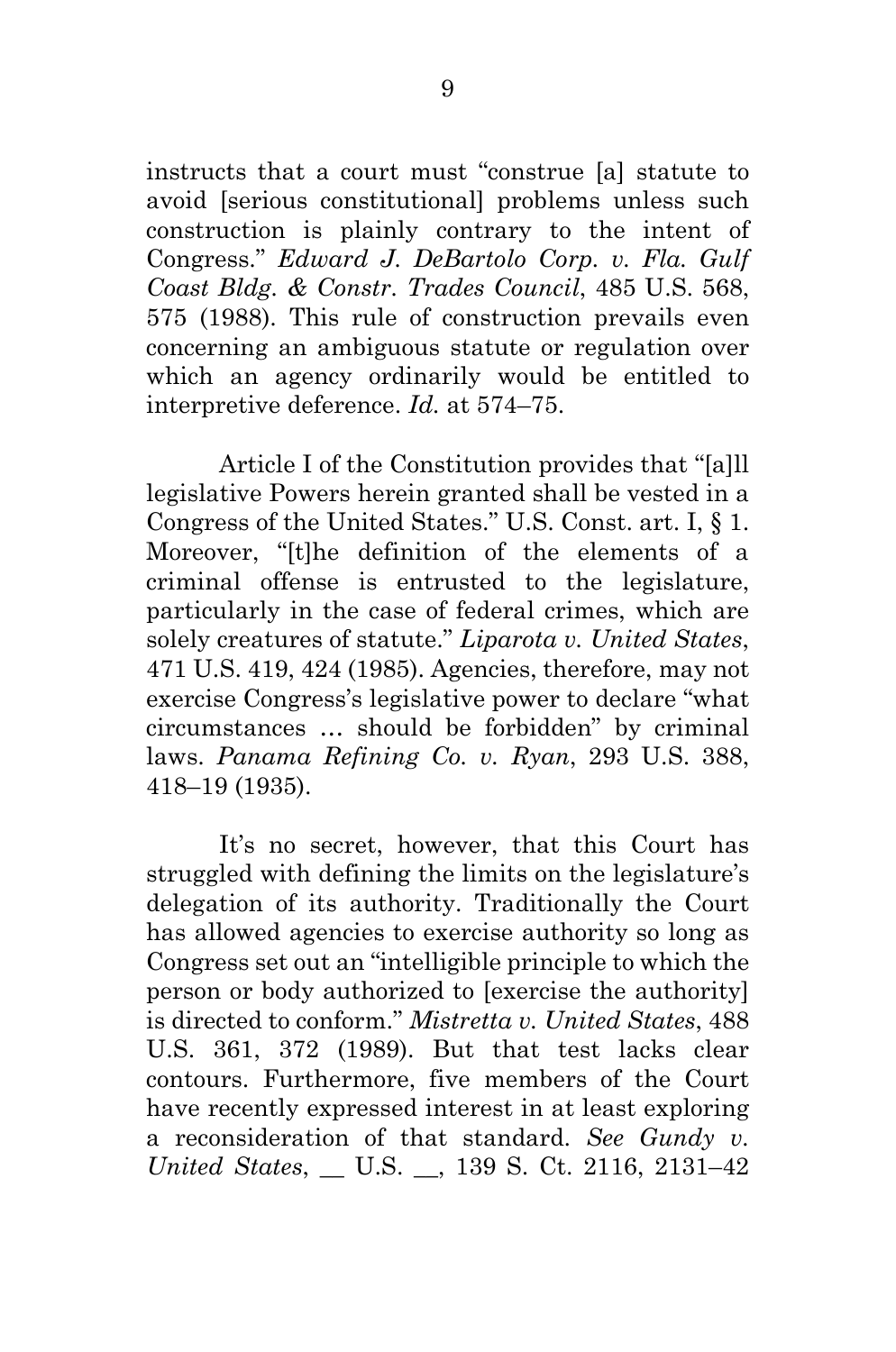<span id="page-16-2"></span><span id="page-16-1"></span>(2019) (Gorsuch, J., dissenting, joined by Roberts, C.J., and Thomas, J.); *id.* at 2130–31 (Alito, J., concurring in the judgment); *Paul v. United States*, \_\_ U.S. \_\_, 140 S. Ct. 342 (2019) (mem.) (Kavanaugh, J., statement respecting the denial of certiorari) (stating that the issues raised in the *Gundy* dissent "may warrant further consideration in future cases").

Of course, even under the "intelligible principle" standard, this Court has suggested that it would present "a nondelegation question" if a statute provides an agency with "unguided" or "unchecked" authority to define a crime. *Gundy*, 139 S. Ct. at 2123 (plurality op.). While "administrative" rules implementing a statute are one thing, rules creating a new crime are quite another. *See id.* at 2129.

Moreover, as Justice Gorsuch recently highlighted in his dissenting opinion in *Gundy*, a delegation that "purports to endow the nation's chief prosecutor with the power to write his own criminal code" "scrambles th[e] design" of the Constitution, which "promises that only the people's elected representatives may adopt new federal laws restricting liberty." 139 S. Ct. at 2131.

<span id="page-16-0"></span>"[W]e know that as long as Congress makes the policy decisions when regulating private conduct, it may authorize another branch to fill up the details." *Id*. at 2136. But the opposite is true as well—when Congress leaves policy decisions up to another branch, it unlawfully divests itself of power. *See A.L.A. Schecter Poultry Corp. v. United States*, 295 U.S. 495, 529 (1935). What constitutes a "policy decision[]" was illustrated as far back as 1825, when the Court upheld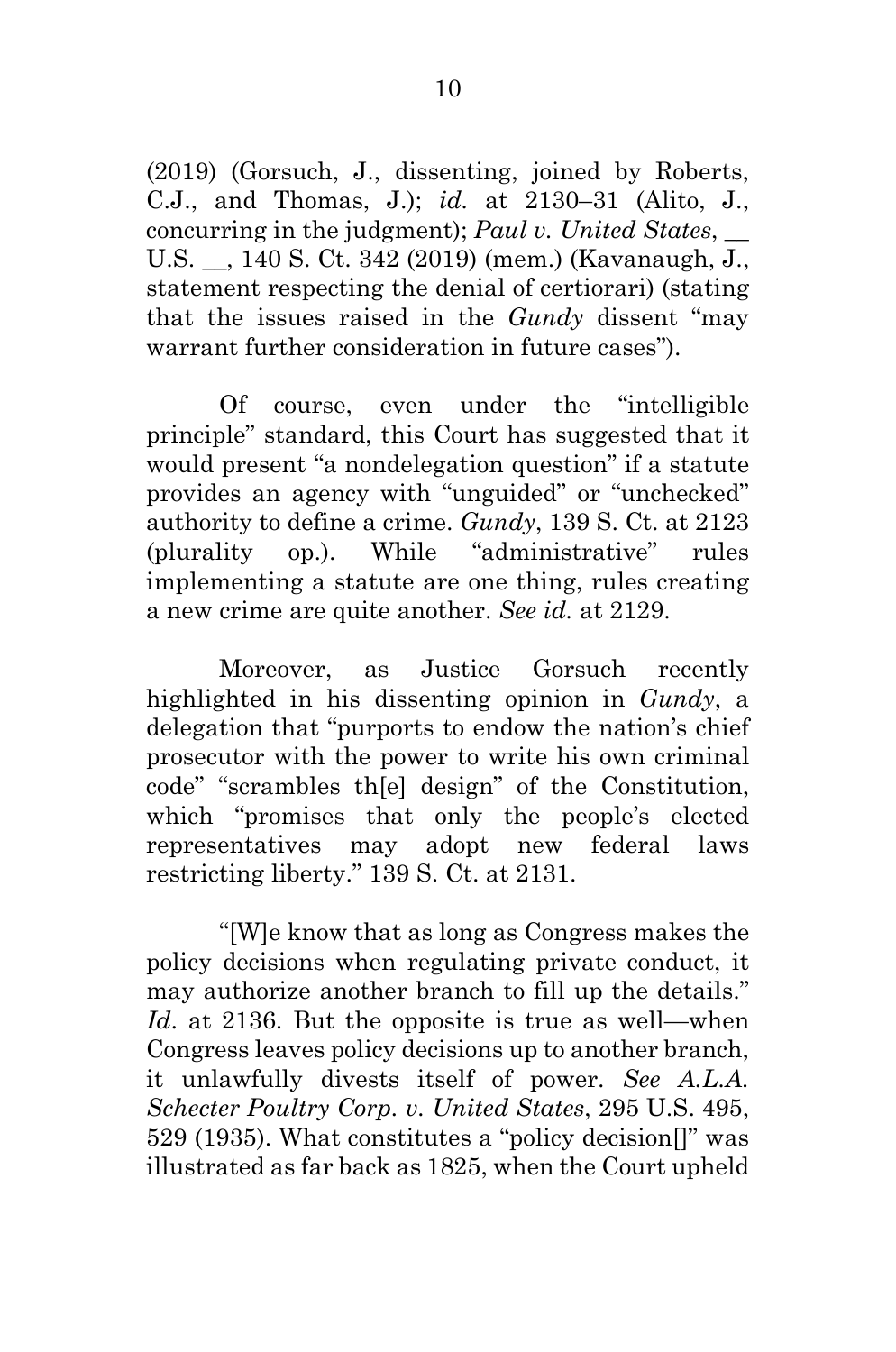<span id="page-17-1"></span>a statute that instructed the federal courts to borrow state-court procedural rules but allowed them to make certain "alterations and additions." *Wayman v. Southard*, 23 U.S. 1, 1 (1825). Writing for the Court, Chief Justice Marshall distinguished between those "important subjects, which must be entirely regulated by the legislature itself," and "those of less interest, in which a general provision may be made, and power given to those who are to act ... to fill up the details." *Id*. at 21.

<span id="page-17-0"></span>The Court provided a concrete example of this distinction in *United States v. Eaton*, 144 U.S. 677 (1892). There, the Court struck down a series of federal tax regulations that purported to impose criminal liability even though Congress had not set out a penalty provision. *Id*. at 688. As there were "no common-law offenses against the United States," it was up to Congress to provide criminal punishment for violation of a regulation. *Id*. at 687. The decision of whether to punish something as a crime could not be wholly delegated to an agency, because "[i]t would be a very dangerous principle" to allow an agency to issue regulations that, themselves, carried criminal penalties under the general rubric of being "a needful regulation" to enforce a statute. *Id*. at 688. Thus, the Court held that "[i]t is necessary that a sufficient statutory authority should exist for declaring any act or omission a criminal offense," even if the agency could otherwise issue regulations that had, "in a proper sense, the force of law[.]" *Id*.

In more recent cases this Court has also questioned whether "something more than an 'intelligible principle' is required when Congress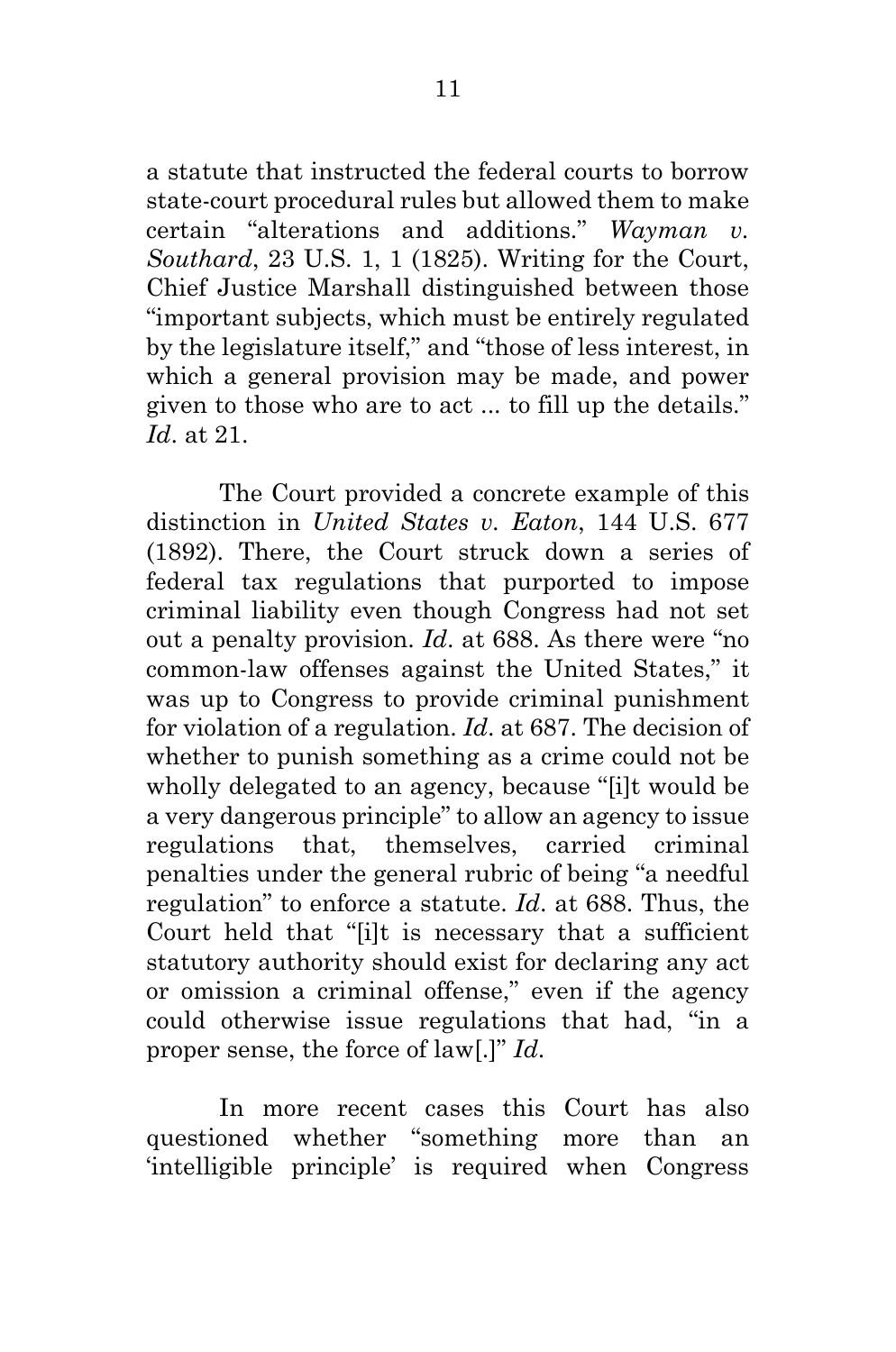<span id="page-18-1"></span>authorizes another Branch to promulgate regulations that contemplate criminal sanctions." *Touby v. United States*, 500 U.S. 160, 165–66 (1991). Indeed, this Court assumed so where it allowed the Attorney General to add a substance to a list of prohibited drugs temporarily if he determined that doing so was "necessary to avoid an imminent hazard to the public safety." *Id*. at 166 (1991). But, importantly, the Court blessed the scheme under review in that case because it delegated a fact-finding role, instead of the policy question of whether something *should* be a crime. *See id.* As described by Justice Gorsuch, "In approving the statute, the Court stressed all the[] constraints on the Attorney General's discretion and, in doing so, seemed to indicate that the statute supplied an 'intelligible principle' because it assigned an essentially factfinding responsibility to the executive." *Gundy*, 139 S. Ct. at 2141. This Court must be especially wary, however, when Congress purports to allow an agency to exercise criminal policy-making authority. *See id.*

<span id="page-18-2"></span><span id="page-18-0"></span>If there truly is no conflict between Section  $841(a)(1)$  and DEA's regulations defining what it means to be "authorized" to prescribe controlled substances, then Congress has impermissibly allowed the Executive Branch to write criminal laws. The delegation is breathtaking—any act of prescribing controlled substances is a federal crime "except as authorized" by DEA. 21 U.S.C. § 841(a)(1). The default is criminality, abated only by the Attorney General's good grace—the grace of the prosecutor responsible for enforcing the statute. The statute doesn't even provide limiting principles or guidance on these questions. Moreover, if, as the court below concluded, DEA responded to this delegation by criminalizing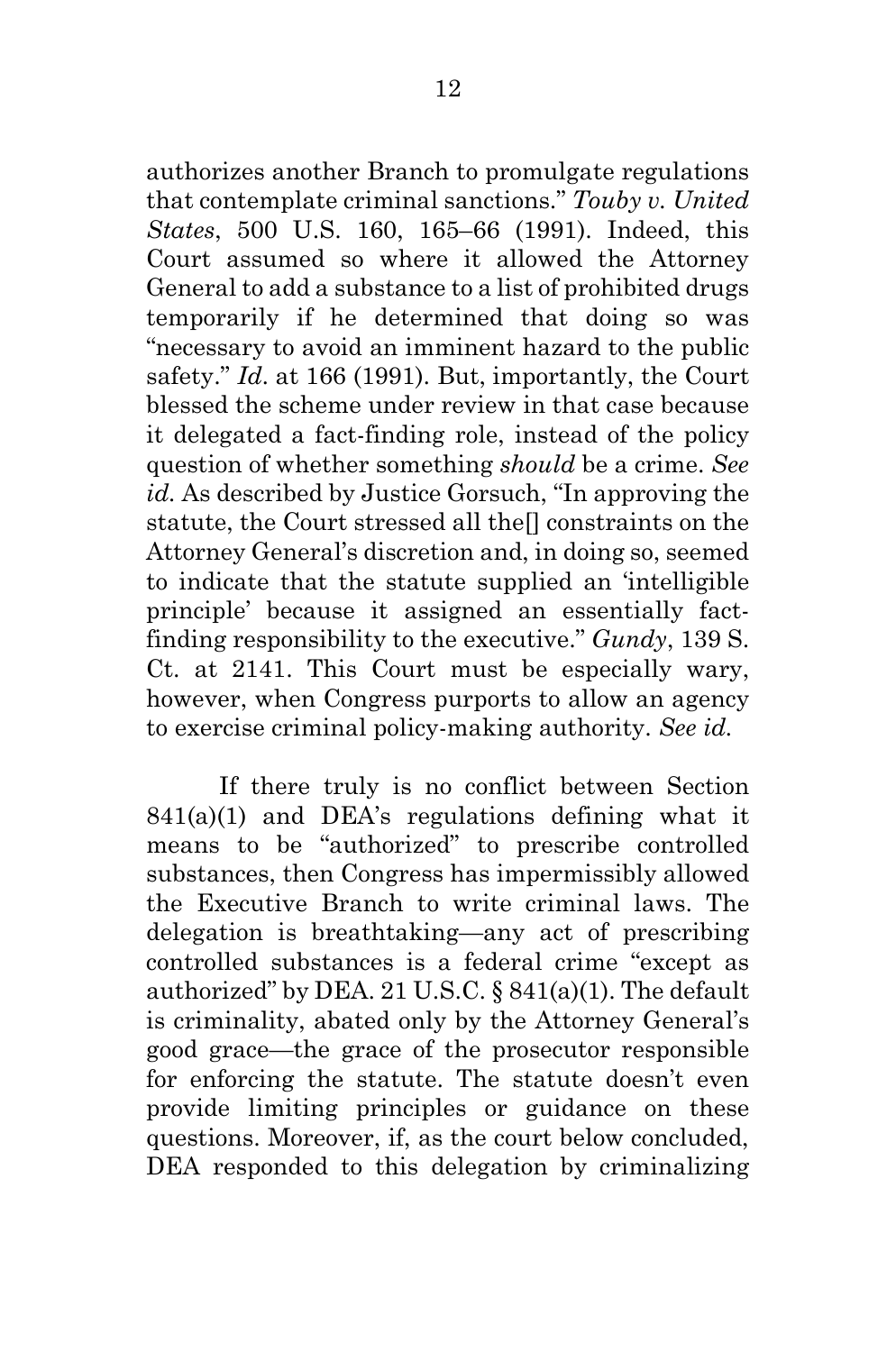even unwitting departures from professional standards, then Congress's delegation allowed the prosecution to create a strict liability crime out of nothing. Surely such "unguided" or "unchecked" authority to define a crime presents "a nondelegation question." *See Gundy*, 139 S. Ct. at 2123 (plurality op.). More likely it "scrambles th[e] design" of the Constitution" *See id.* at 2131 (Gorsuch, J., dissenting).

<span id="page-19-0"></span>Make no mistake—DEA's creation of a professional practice offense is an exercise in pure Congressional policymaking. Defining a criminal offense, such as how one is guilty of federal drug offenses, is something that "is entrusted to the legislature." *See Liparota*, 471 U.S. at 424. DEA has no authority to create a crime, much less exercise the power to arbitrarily withhold criminal punishment except where it sees fit.

### <span id="page-19-1"></span>**C. Due Process Forbids Criminalizing Good Faith Efforts To Comply With the CSA**

Yet another vital constitutional principle dooms DEA's attempt to create a crime lacking any culpable state of mind. Basics of fair notice would likely prevent *Congress* from writing a statute criminalizing good faith mistakes by medical professionals. DEA certainly cannot escape that same limit.

"The contention that an injury can amount to a crime only when inflicted by intention is no provincial or transient notion. It is as universal and persistent in mature systems of law as belief in freedom of the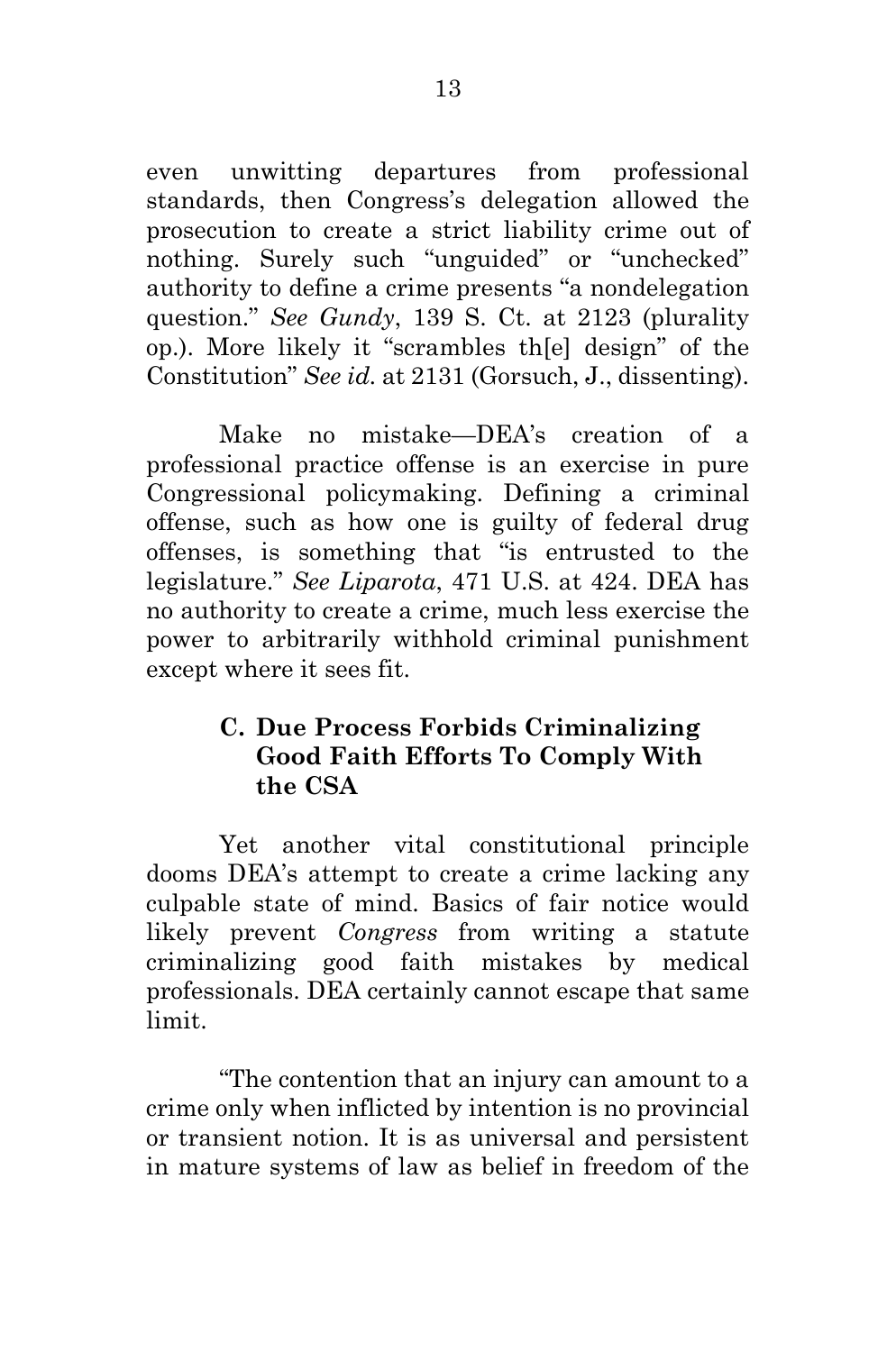<span id="page-20-2"></span>human will and a consequent ability and duty of the normal individual to choose between good and evil." *Morissette v. United States*, 342 U.S. 246, 250 (1952). Thus, "mere omission from [a statute] of any mention of intent will not be construed as eliminating that element from the crimes denounced." *Id*. at 263. "This rule of construction reflects the basic principle that wrongdoing must be conscious to be criminal." *Elonis v. United States*, 575 U.S. 723, 734 (2015) (citation omitted).

<span id="page-20-1"></span><span id="page-20-0"></span>Thus, strict liability here might violate due process. "Engrained in our concept of due process is the requirement of notice. Notice is sometimes essential so that the citizen has the chance to defend charges." *Lambert v. People of the State of California*, 355 U.S. 225, 228 (1957). If a person is not aware that his conduct is forbidden, and has no ability to learn so, due process bars "the imposition of heavy criminal penalties." *Id.* at 230 "Were it otherwise, the evil would be as great as it is when the law is written in print too fine to read or in a language foreign to the community." *Id.* 

The need for a presumption of mens rea also maintains the separation of powers, which are critical to ensuring liberty. "The spirit of the doctrine which denies to the federal judiciary power to create crimes forthrightly admonishes that we should not enlarge the reach of enacted crimes by constituting them from anything less than the incriminating components contemplated by the words used in the statute." *Morissette*, 342 U.S. at 263.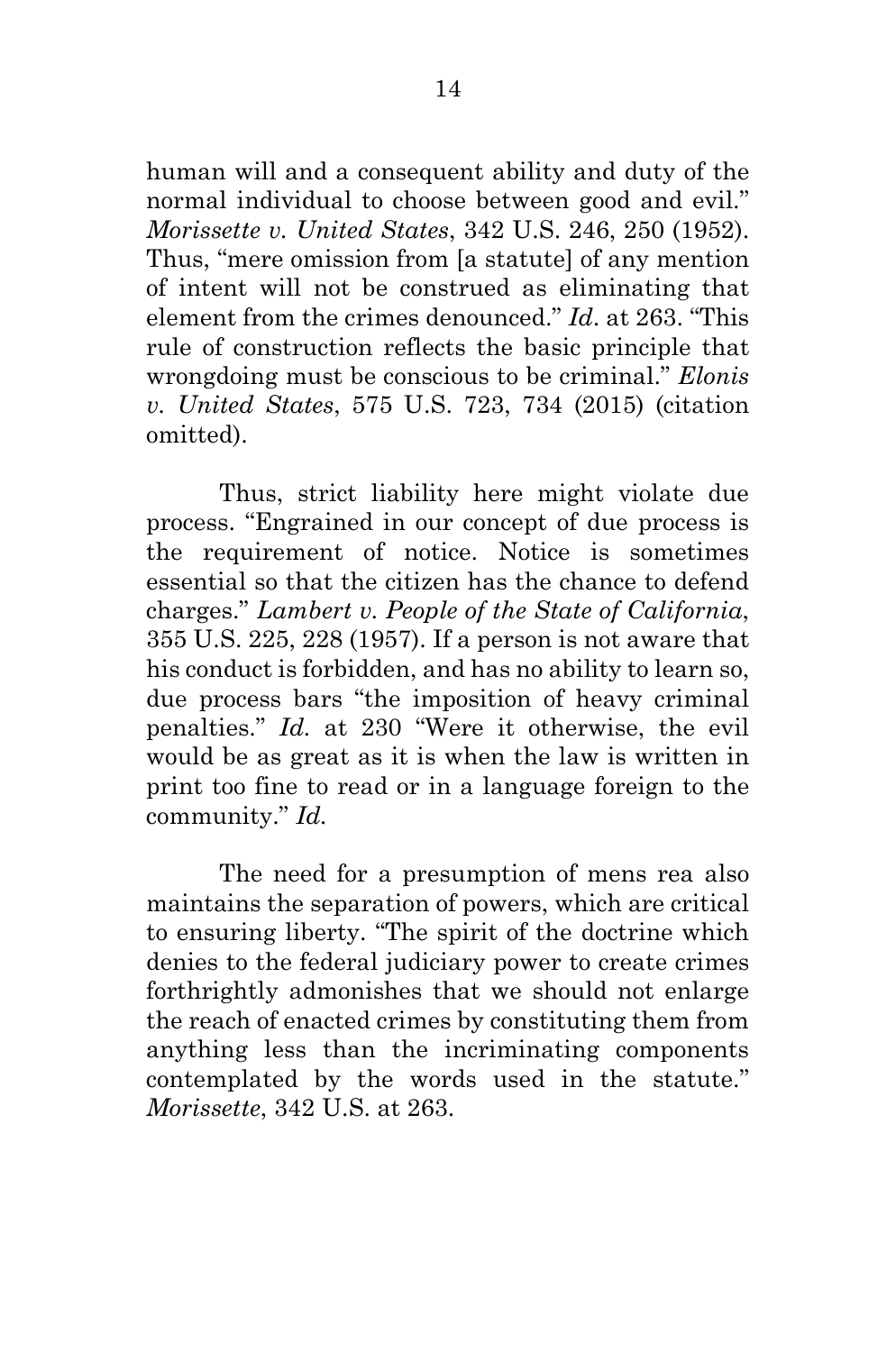<span id="page-21-1"></span>To be sure, this Court has noted that a "limited class" of strict liability "offenses against [] statutory regulations" might comport with constitutional limits. Id. at 258. But it has also stressed that this exception applies only when such offenses "were punishable only by fine moderate in amount," and "in sustaining the power so to fine unintended violations we are not to be understood as sustaining to a like length the power to imprison." *Id*. at 257–58 (quoting *People ex rel. Price v. Sheffield Farms-Slawson-Decker Co.*, 225 N.Y. 25, 32–33 (1918)). Thus, in a case where a regulatory offense also came with the possibility of a penalty of up to three years' imprisonment, this Court refused to expose "a good-faith error of judgment" to criminal punishment. *United States v. U.S. Gypsum Co.*, 438 U.S. 422, 442 (1978). Otherwise, the "criminal sanctions would be used, not to punish conscious and calculated wrongdoing at odds with statutory proscriptions, but instead simply to *regulate* business practices regardless of the intent with which they were undertaken." *Id*. (emphasis in original).

<span id="page-21-2"></span><span id="page-21-0"></span>The lower court's interpretation of the statute threatens these constitutional protections. Dr. Ruan faced prosecution regardless of his subjective good faith, based only on an objective standard of whether he departed, even unwittingly, from professional practice. Such an objective standard is "inconsistent with the conventional requirement for criminal conduct—awareness of some wrongdoing." *See Elonis*, 575 U.S. at 738 (citation omitted). Liability based on an abstract notion of the correct standard of care— "regardless of what the defendant thinks—reduces culpability on the all-important element of the crime to negligence, and we have long been reluctant to infer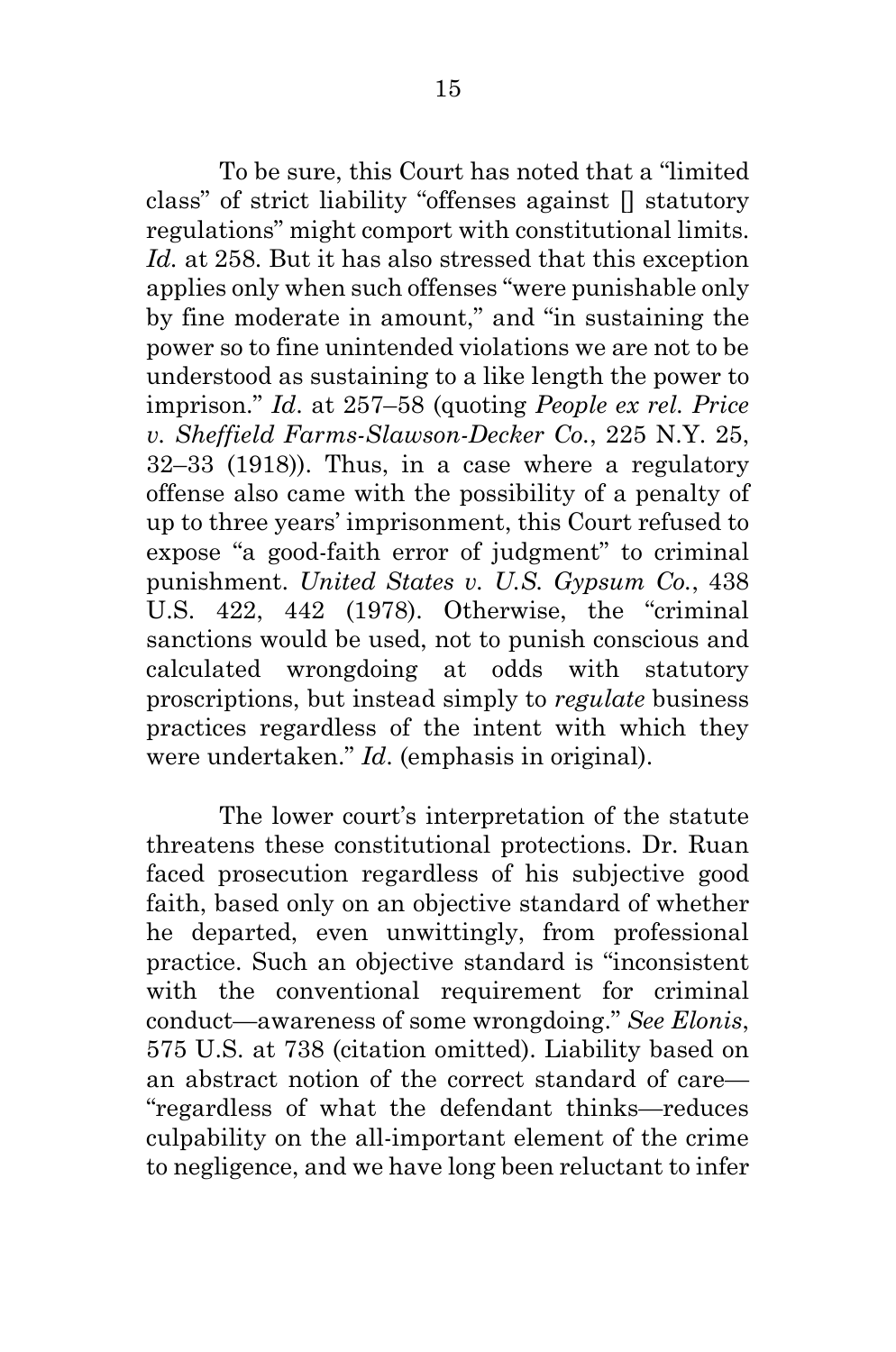<span id="page-22-1"></span><span id="page-22-0"></span>that a negligence standard was intended in criminal statutes." *Id.* (citations omitted). How could Dr. Ruan have fair notice of his offense if he lacked any opportunity to "choose between good and evil?" *See Morissette*, 342 U.S. at 250. Moreover, allowing DEA to "enlarge the reach of [the] enacted crimes" in Section  $841(a)(1)$  in such a way, doubly frustrates the guarantees protected by the separation of powers. *See id.* at 263.

<span id="page-22-3"></span>It is also no excuse for DEA to claim that this is a "regulatory" offense. Dr. Ruan was sentenced to more than 20 years in federal prison for violating Section 841(a)(1), which is the main authority for all types of drug federal prosecutions. Dr. Ruan clearly did not suffer a "fine moderate in amount," for his offense. *See id.* at 257–58. Nor was he prosecuted under a limited regulatory regime. *See id.* If the regulation omits a knowledge requirement, then the harsh punishments set out by the CSA would simply regulate the medical profession through the threat of arbitrary punishment. *See U.S. Gypsum Co.*, 438 U.S. at 442.

### <span id="page-22-2"></span>**D. The Rule of Lenity Was Designed To Prevent These Constitutional Problems**

This Court has long used a tool of statutory construction to avoid the precise constitutional problems discussed above—the rule of lenity. It should use that rule again now and reject DEA's effort to create a new strict liability offense in the absence of Congressional direction.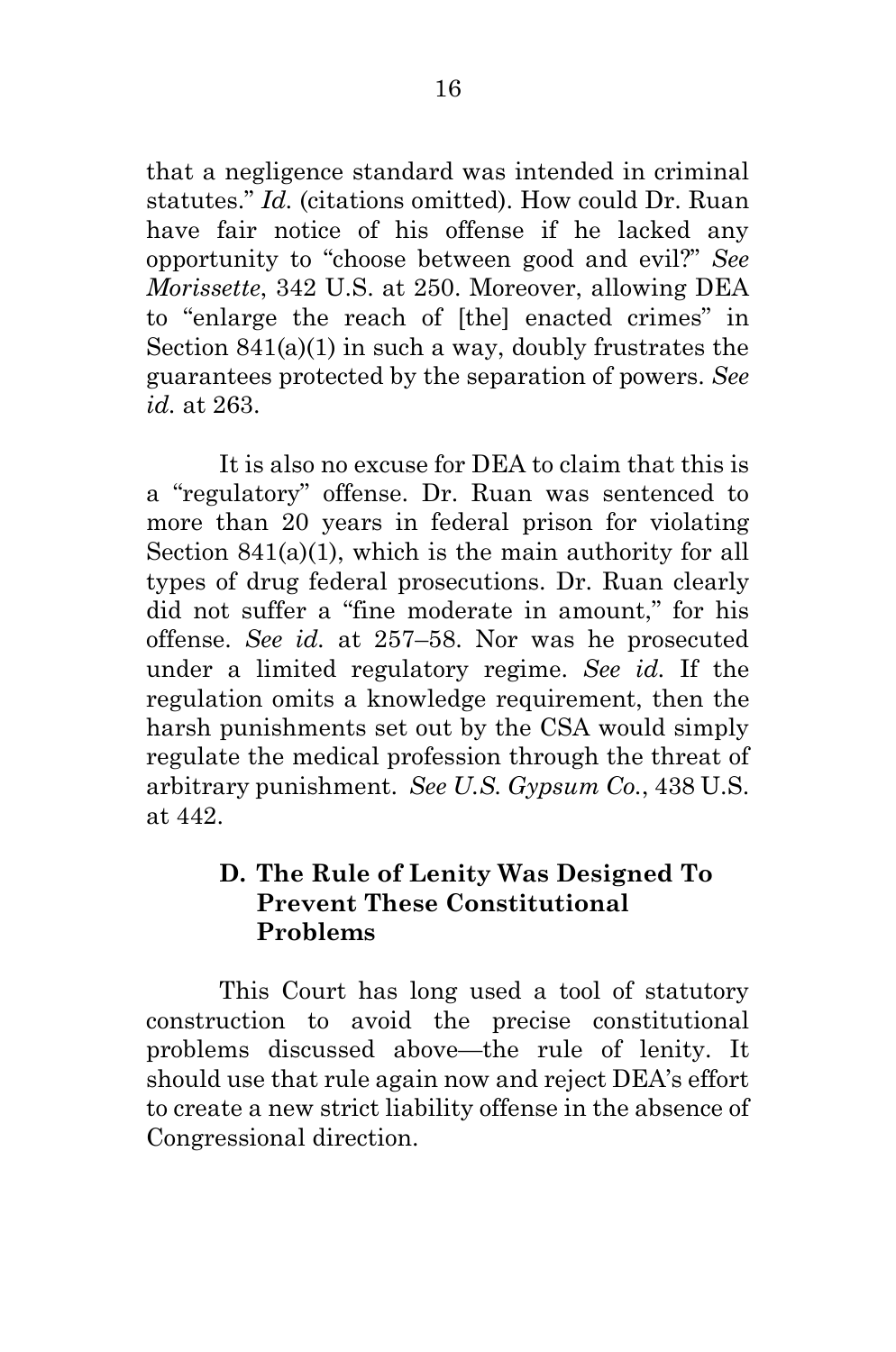<span id="page-23-5"></span><span id="page-23-0"></span>"[R]equiring *mens rea* is in keeping with our longstanding recognition of the principle that ambiguity concerning the ambit of criminal statutes should be resolved in favor of lenity." *Liparota*, 471 U.S. at 427 (citation omitted). The rule of lenity is a tool of construction "perhaps not much less old than construction itself." *United States v. Wiltberger*, 18 U.S. (1 Wheat.) 76, 95 (1820). In simple terms, "lenity requires ambiguous criminal laws to be interpreted in favor of the defendants subjected to them." *United States v. Santos*, 553 U.S. 507, 514 (2008). Three "core values of the Republic" underlie the rule of lenity: (1) due process; (2) the separation of governmental powers; and (3) "our nation's strong preference for liberty." *United States v. Nasir*, 17 F.4th 459, 473 (3d Cir. 2021) (en banc) (Bibas, J., concurring).

<span id="page-23-4"></span><span id="page-23-3"></span><span id="page-23-1"></span>Due process requires that "a fair warning should be given to the world in language that the common world will understand, of what the law intends to do if a certain line is passed. To make the warning fair, so far as possible the line should be clear." *McBoyle v. United States*, 283 U.S. 25, 27 (1931). By construing ambiguities in the defendant's favor, lenity prohibits criminal consequences when Congress did not provide a fair warning through clear statutory language. *Id.* 

<span id="page-23-2"></span>Lenity also protects the freedoms protected by the separation of powers: the legislature criminalizes conduct and sets statutory penalties, the executive prosecutes crimes, and the judiciary interprets the law's reach. *United States v. Bass*, 404 U.S. 336, 348 (1971). Lenity "strikes the appropriate balance between the legislature, the prosecutor, and the court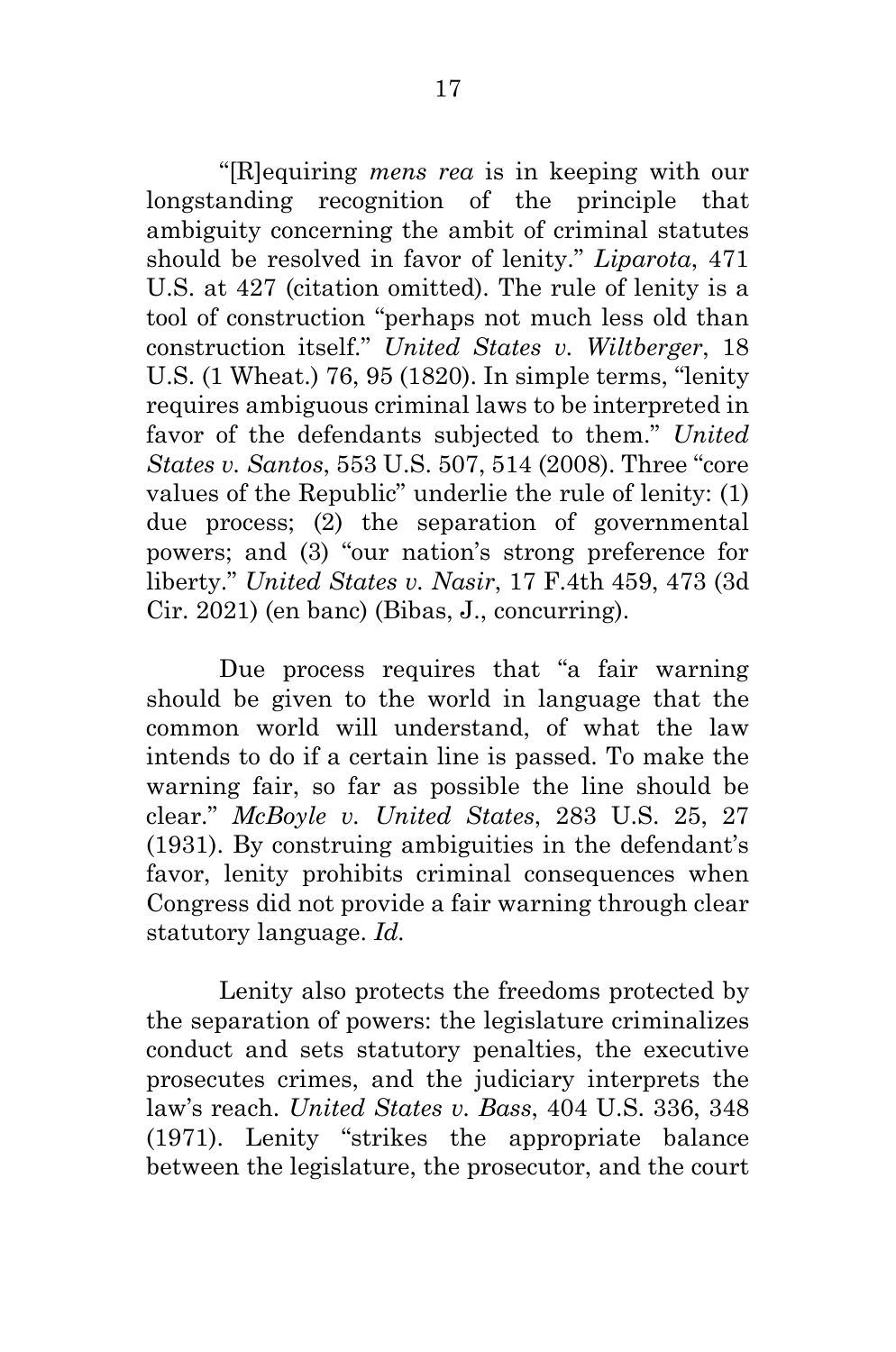<span id="page-24-1"></span>in defining criminal liability." *Liparota*, 471 U.S. at 427.

<span id="page-24-2"></span>Finally, and "perhaps most importantly," lenity "embodies 'the instinctive distaste against men languishing in prison unless the lawmaker has clearly said they should.'" *Nasir*, 17 F.4th at 472 (Bibas, J., concurring) (quoting *Bass*, 404 U.S. at 347). By promoting liberty, lenity "fits with one of the core purposes of our Constitution, to 'secure the Blessings of Liberty' for all[.]" *Id.* (quoting U.S. Const. pmbl.).

The rule of lenity is simply the mechanism this Court must employ to avoid the constitutional errors intrinsic to the Eleventh Circuit's decision. Congress did not criminalize accidental departures from the standards of professional practice by prescribing physicians. It did not intend for doctors to languish in federal prison for decades based on good faith mistakes. But if there was some question about Congressional choice, then this Court must come down on the only side that respects due process and the separate roles that it, Congress, and the prosecution play. This Court should therefore require proof of a physician's *knowledge* that he has departed from professional practice, knowledge that can be negated by his *subjective* good faith efforts to comply with prevailing standards.<sup>[3](#page-24-4)</sup>

<span id="page-24-4"></span><span id="page-24-3"></span><span id="page-24-0"></span><sup>3</sup> The Eleventh Circuit did not address the possibility that the government's reading of the relevant regulation warranted interpretive deference. But that was because interpretive "deference does not apply in criminal cases," because it is "defeat[ed]" by the "rule of lenity." *United States v. Phifer*, 909 F.3d 372, 384–85 (11th Cir. 2018); *see also Guedes v. Bureau of Alcohol, Tobacco, Firearms & Explosives*, 140 S. Ct. 789, 790